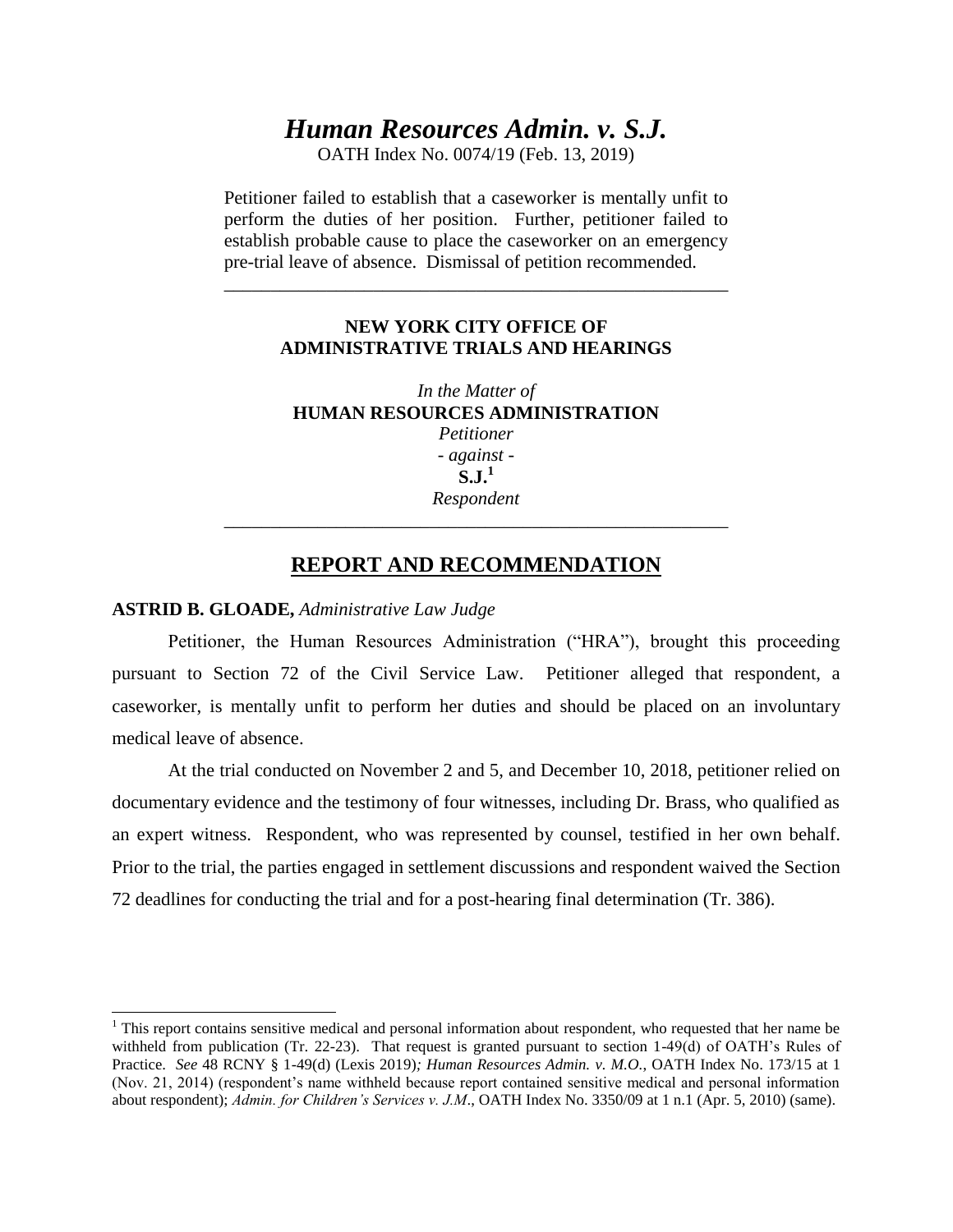For the reasons below, I find petitioner's evidence insufficient to establish that respondent is currently unfit to perform the duties of her position and recommend that the petition be dismissed. I further find that petitioner failed to establish that it had probable cause to place respondent on a pre-trial emergency leave of absence.

#### **ANALYSIS**

#### *Factual Background*

Respondent has been employed by HRA as a caseworker in the Office of Child Support Services ("OCSS") since 1995 (Tr. 85, 285). She presently works in the Employer Compliance Unit, where her duties involve processing court-issued income withholding orders issued against noncustodial parents in child support cases that are referred to HRA by New York State. Such orders typically require garnishment of the noncustodial parents' wages and caseworkers are responsible for ensuring that income is withheld consistent with the orders (Tr. 13-14). The unit receives about 3,000 employer compliance cases each month from the state and caseworkers have various deadlines to complete work on the cases, depending on what has to be done (Tr. 127).

As part of their duties, caseworkers access HRA and New York State databases to obtain, enter, or change information; speak to the parties involved in child support cases; and contact employers to resolve issues regarding garnishment of wages (Tr. 13-14, 84-88). Caseworkers must investigate and analyze issues and exercise independent judgment as to the appropriate action to take in a case (Tr. 196-97). They must be very careful in performing their duties because errors could result in insufficient or excessive garnishment of wages, which could have dire repercussions on the families involved in the child support cases (Tr. 187).

Events Leading to the May 21, 2018 Psychiatric Evaluation

Petitioner submitted "Attachment A," which describes behavior that precipitated its concern about respondent's fitness for duty (ALJ Ex. 1). Attachment A alleges that since January 2018, respondent has refused to complete assigned work and engaged in disruptive and offensive behavior, such as spraying a chemical substance in the air, playing loud music, and singing in her cubicle (ALJ Ex. 1). As this tribunal has noted, Attachment A "is not a pleading and the fact that an employee committed the acts stated therein is not an element to be proven at the hearing." *Dep't of Transportation v. S.N.*, OATH Index No. 1233/14 at 2 n.2 (Feb. 14,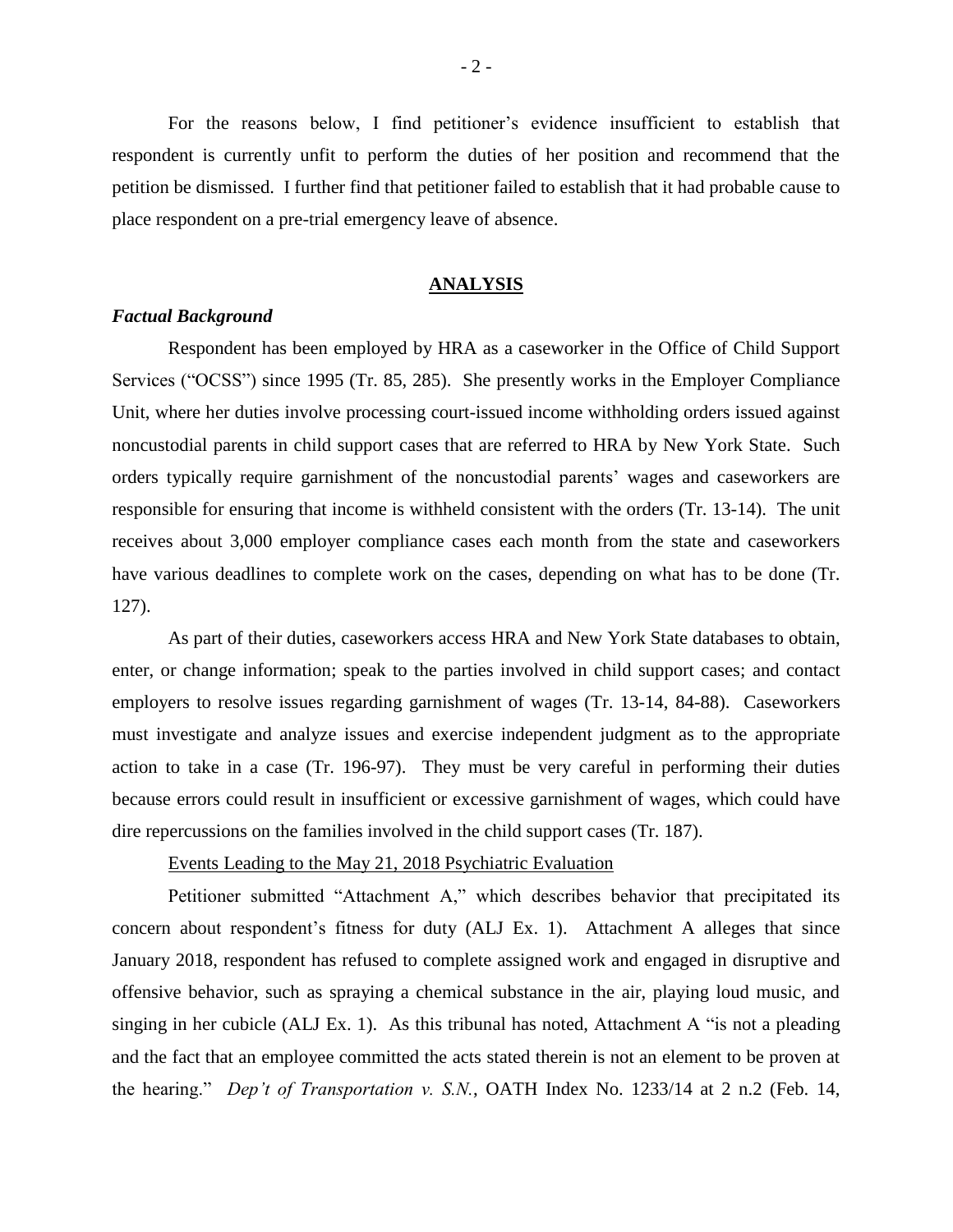2014). Rather, Attachment A serves as written notice of the facts upon which the employer based its determination that the employee is not fit to perform her duties and forms the basis for having the employee medically evaluated. *Id.* Petitioner's witnesses testified about the conduct described in the Attachment A.

Respondent's direct supervisor is Jean-Louis, who reports to Shmayenik, the Director of Administrative Enforcement. Pocchia, Executive Director of Enforcement Operations, oversees and manages day-to-day operations for several units, including respondent's unit (Tr. 11-12, 51, 84-85, 171). Jean-Louis, Pocchia, and Shmayenik testified that they began to notice significant deterioration in respondent's behavior and job performance starting in January 2018 (Pocchia: Tr. 15; Shmayenik: Tr. 85; Jean-Louis: Tr. 172).

OCSS staff, including respondent, work in cubicles in an open environment (Tr. 22). Jean-Louis testified that on January 3, 2018, someone who worked in the same area as respondent complained that respondent had been spraying a noxious substance. Respondent's coworker said she suffered from severe allergies that were being affected by the spray and asked to be relocated (Tr. 172-73). When Jean-Louis met with respondent in a conference room that day about the complaint, respondent said she did not know what Jean-Louis was talking about and walked out of the meeting (Tr. 173). Jean-Louis testified that she did not notice an unusual smell during the meeting (Tr. 223).

Jean-Louis reported the complaint to Shmayenik, who testified that she received complaints about respondent spraying an unknown substance from four or five staff members who sat near respondent. One staff member asked to be moved because the odor was making her ill, and that request was granted (Shmayenik: Tr. 90-91, 151; Jean-Louis: Tr. 173). In addition to receiving complaints, Shmayenik testified that in January 2018, she saw respondent spray her head with a liquid in a glass bottle. She approached respondent, who had previously denied spraying anything on herself, told respondent that she saw her spraying the substance, and asked her what it was. Respondent, who was seated at her desk when Shmayenik approached her, got up and walked away without replying. Shmayenik reported the complaints to her supervisor, Pocchia, and they went to respondent's desk along with respondent's direct supervisor, Jean-Louis (Tr. 90-93).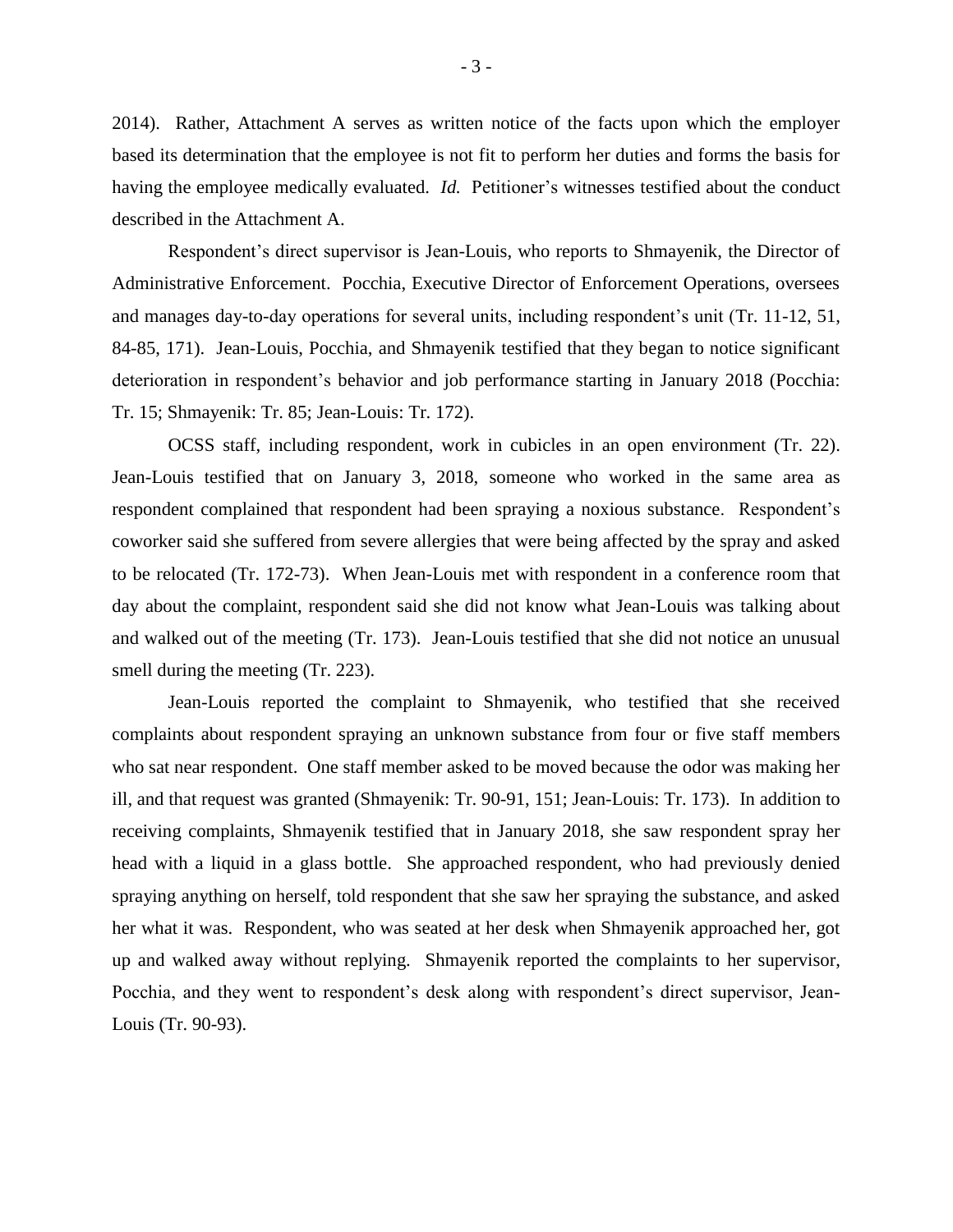Pocchia testified that on January 3, Shmayenik and Jean-Louis told him that respondent was spraying herself with a noxious substance from a small, orange bottle that she kept in her hands at all times (Tr. 16, 39-41). They said that staff members seated near respondent said that the smell was "noxious" and "toxic" and asked to be relocated (Tr. 16, 38-39). Pocchia, whose cubicle was about 20 to 30 feet away from respondent's, did not notice the odor they complained about until he went to respondent's cubicle to assess the situation (Tr. 16-17, 36-37, 39-42). He detected a strong, unfamiliar odor "when [he] was about two or three feet away, when [he] was talking to her" (Tr. 40). He described the smell as "overwhelming" and said that it made his eyes tear up (Tr. 17). Pocchia testified that when he asked respondent what she was spraying, she asked him "what are you talking about?" (Tr. 16-17, 41). Pocchia said that he and the staff were concerned because they did not know what substance respondent was spraying and were worried about their safety (Tr. 17, 80). However, on cross-examination, Pocchia identified only one staff member who asked to move because of the spray and was relocated (Tr. 47-49).

According to Shmayenik and Pocchia, in addition to spraying herself with a noxious substance, beginning in January 2018, respondent started to leave her desk every eight to 10 minutes. She walked around the floor on which they worked "all day long," although her duties do not require that she get up from her seat so often (Pocchia: Tr. 15-16, 37-39; Shmayenik: Tr. 90). Pocchia testified that respondent sometimes left her desk for only a few seconds, but other times she walks around the entire floor before returning to her cubicle, which could take four to five minutes (Tr. 44-45). Although Pocchia acknowledged that "[s]ometimes she may legitimately go into the ladies restroom" during her walks, he testified that she gets up from her desk every eight to 10 minutes and leaves her work area (Tr. 45).

In addition to spraying herself with an unknown substance and frequently leaving her cubicle, respondent's supervisors maintain that her work performance markedly deteriorated beginning in January 2018.

Shmayenik and Jean-Louis testified that even before January 2018, respondent's supervisors assigned her cases that did not require her to call employers even though it is part of her tasks and standards to complete such calls (Shmayenik: Tr. 96; Jean-Louis: Tr. 224). According to Jean-Louis, this practice had been in place before she started working at HRA in 2001 (Tr. 172, 224). Jean-Louis had been manually selecting and assigning cases to respondent, which involved printing the case documents and giving them to respondent. Respondent was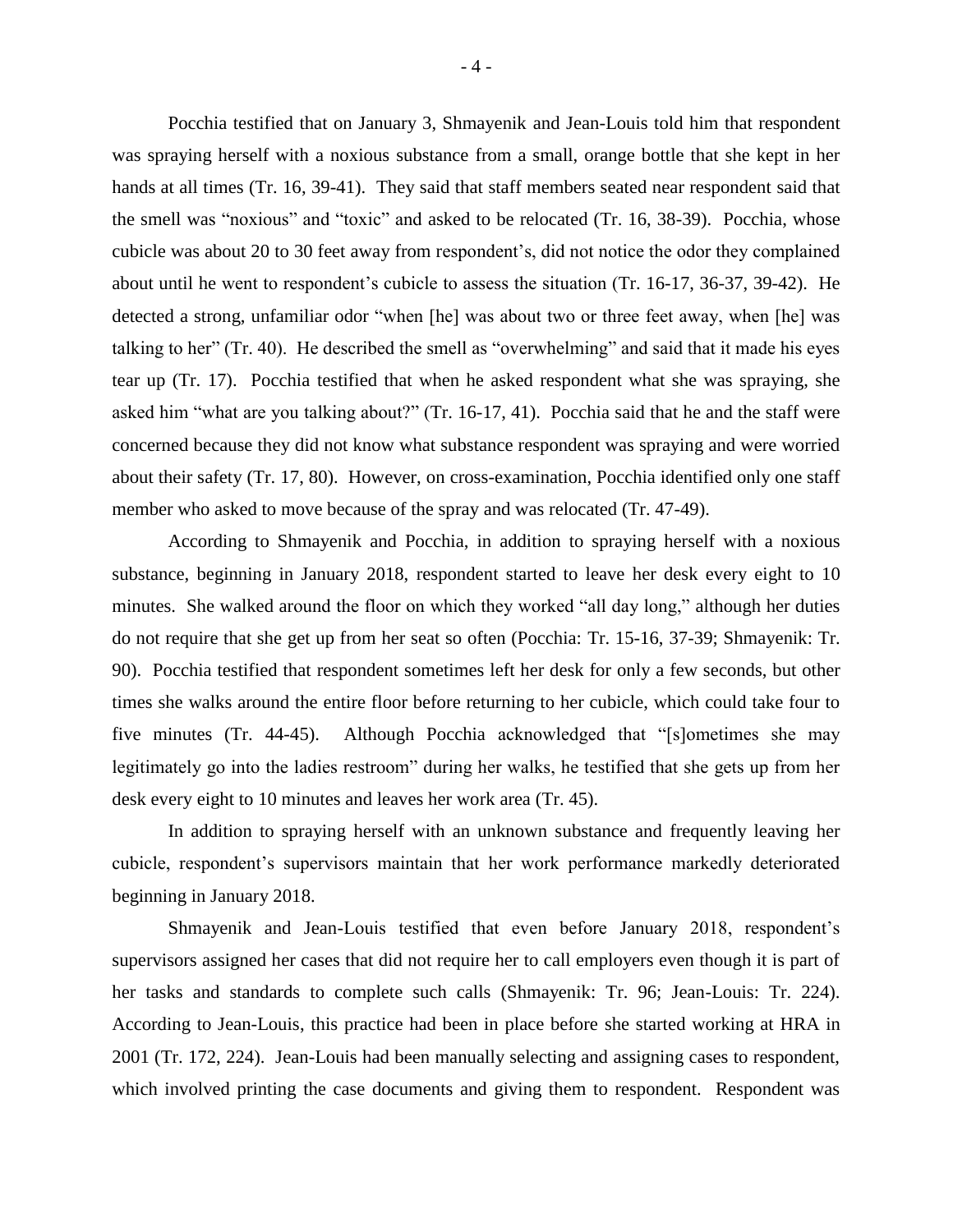only assigned cases that needed to be closed because they were the easiest cases to process (Tr. 185-86, 187). According to Jean-Louis, respondent did not work on the time-sensitive cases referred by New York State, which had to be reassigned (Tr. 183-84).

After she was apprised of issues with respondent's job performance, Shmayenik reviewed respondent's work on her assigned cases (Tr. 99, 184). Shmayenik testified that caseworkers are required to use several computer programs in the course of performing their duties (Tr. 85-88). New York State refers cases to OCSS via a database called ASSETS and through the state's electronic communication system ("ECS") (Tr. 88-89, 124-25). In January 2018 cases were assigned to caseworkers using ECS and caseworkers were to use the ASSETS system to enter notations about actions they took on their assigned cases (Tr. 102, 186). Shmayenik checked the remarks entered into the ASSETS database to see what work respondent actually performed on the cases listed on her activity sheet (Tr. 103, 184).

Respondent's supervisors determined that when respondent arrived at work, she did not start working for two hours, during which she walked around the floor and went to different pantries (Shmayenik: Tr. 100-01; Jean-Louis: Tr. 184-85). Although respondent indicated that she had completed three or four cases daily on her activity sheets, Shmayenik concluded that there were gaps in respondent's productivity because the work she completed could have been completed in less than seven hours (Tr. 100-01). Shmayenik also noted that respondent's work was done incorrectly and her supervisor had to correct cases after respondent worked on them (Tr. 99, 100, 103).

On January 18, 2018, Shmayenik convened a meeting with respondent, Jean-Louis, and another staff member to discuss respondent's work performance (Tr. 182; Pet. Ex. 4). Shmayenik and Jean-Louis also wanted to address complaints that respondent was leaving her work area every 10 minutes to walk around the office and was going to pantries in different units on the floor where they worked, where she sat and ate snacks (Shmayenik: Tr. 99; Jean-Louis: Tr. 183). When the issue of respondent's performance was raised, respondent became loud and emotional, stated that she did a good job to the best of her abilities, and abruptly left the conference room a few minutes after the meeting started (Tr. 184-85; Pet. Ex. 4). Shmayenik tried to refer respondent to the employee assistance program by providing her with a booklet about the program, but respondent refused to accept the booklet and told Shmayenik to keep it for herself (Tr. 93).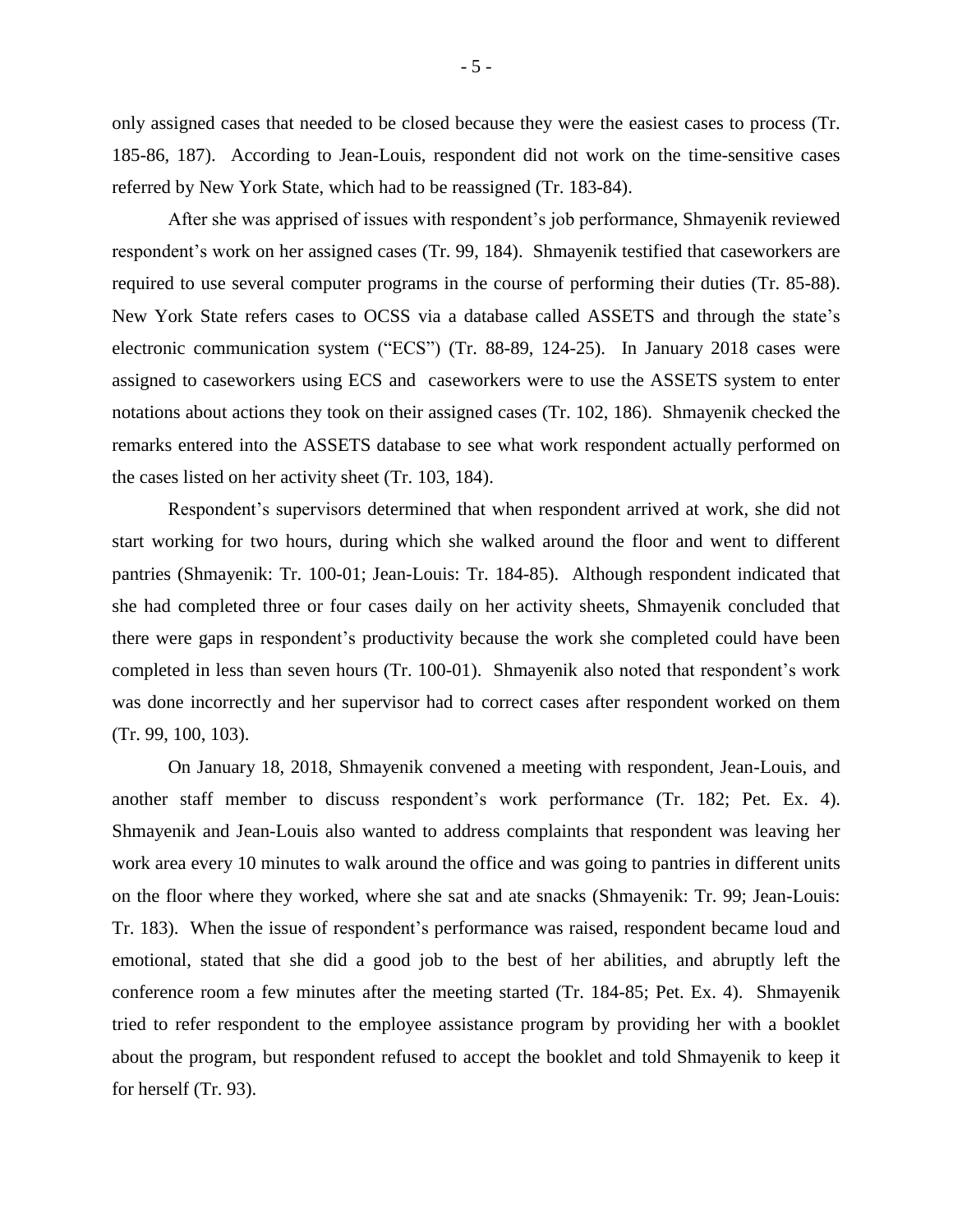Jean-Louis testified that caseworkers must be adept in the use of computers to perform their duties. However, respondent was not proficient in using different databases to conduct searches relating to the cases (Tr. 188). She also failed to undergo trainings regarding the various computer systems and databases that caseworkers are required to use. For example, Jean-Louis signed respondent up for computer training on February 2, 2018, because HRA was going to change the way work was assigned and she wanted respondent to be familiar with the new process. However, respondent arrived late for the training and was not allowed to participate (Tr. 192; Pet. Ex. 10).

In April 2018, supervisors started to use a new case management tracking system ("CMTS") to assign cases to caseworkers, instead of the prior system of manual case assignment. Under CMTS, cases were assigned to caseworkers electronically and they had to access the cases using an icon on their computer. Once caseworkers complete work on the assigned case, they must close the case referral in three different systems: CMTS, ECS, and ASSETS (Pocchia: Tr. 70; Jean-Louis: Tr. 116-18, 195). Before the CMTS system was launched on April 9, 2018, everyone received training on how to use the database. In addition, a second training session was held a few weeks after they started using the database (Tr. 154-55). According to Jean-Louis, she sat behind respondent during one of the sessions and observed that respondent did not open her computer or participate in the training (Tr. 196). When cases were assigned to respondent using CMTS, respondent did not understand that she had to access her assigned cases using an icon on her computer (Tr. 116-18). Since the training, respondent has "barely" adapted to using CMTS (Tr. 196).

Further, respondent has failed to complete mandatory annual security training, despite efforts to assist her. Pocchia testified that each year OCSS staff members are required to undergo a security training in order to access New York State computer databases that contain confidential information (Tr. 25-26, 76-78). Access to those databases is necessary for caseworkers to work on their assigned cases and enter case notes into the ASSETS database (Tr. 193). The training entails watching a video online and signing acknowledgements that certain records used by the unit are confidential. The acknowledgement forms are generated by the computer at the end of the video. To complete the training, the trainee must sign printed copies of the acknowledgement forms, which must then be scanned and uploaded to the entity that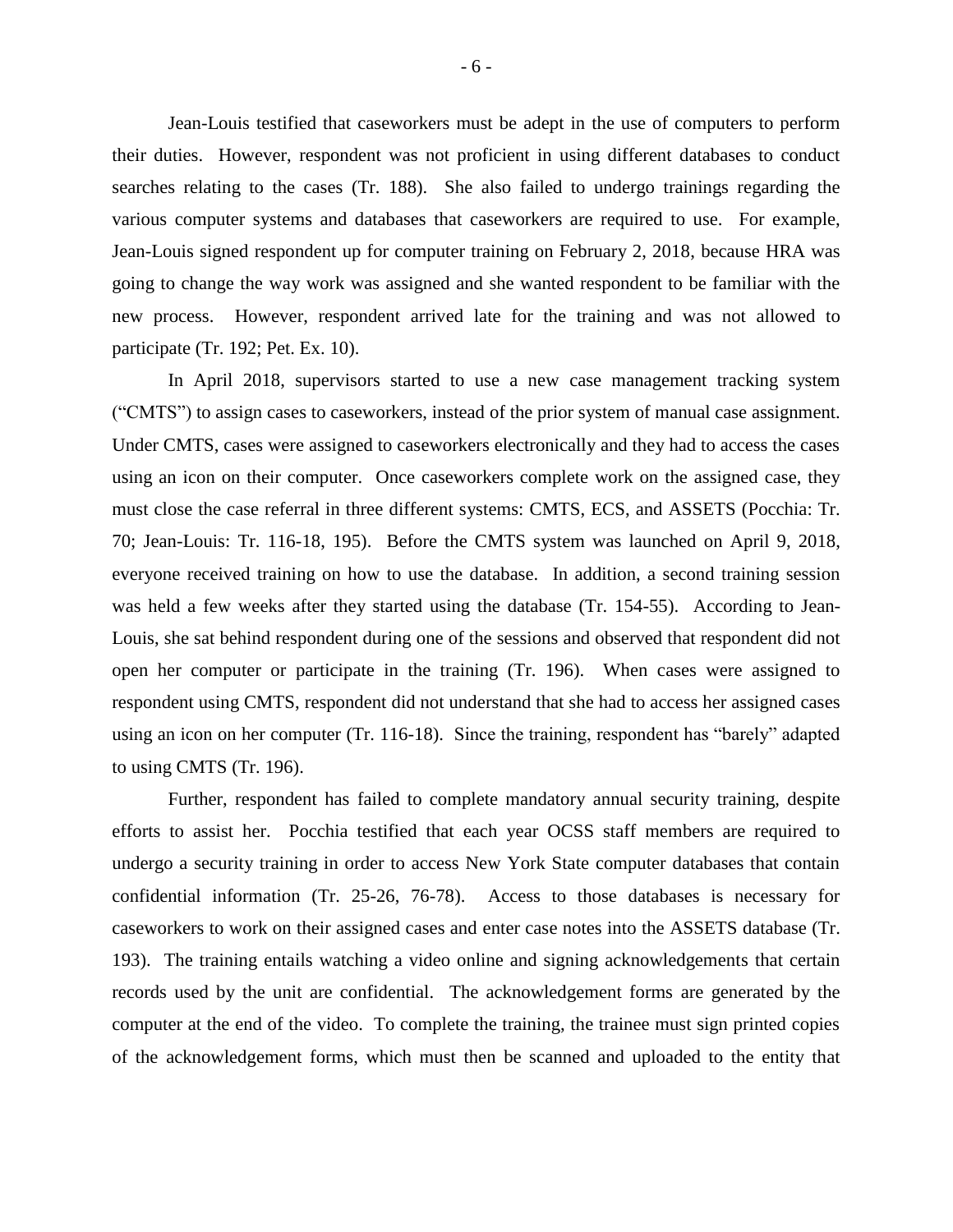administers the training (Tr. 25-26, 76-78). If a staff member fails to complete the training, he or she may lose access to the New York State databases (Tr. 26).

In February 2018, the unit was notified of the training by e-mail. However, respondent refused to complete the training because she had done so the prior year (Tr. 193-94). In March 2018, after respondent failed to complete her training, Shmayenik reminded her of the need to do so. Respondent refused to complete the training and sign the required documents (Tr. 112-13). On April 2, 2018, Shmayenik went to respondent's desk and asked her to complete the training. Respondent, who was reading a book when Shmayenik approached her, again refused to do so (Tr. 114).

Petitioner also referenced respondent's time and leave record in support of its contention that she is unfit to perform her duties. Jean-Louis testified that starting in April 2017, respondent often arrived for work late, which she attributed to transit delay. In addition, she took time off so often that she exhausted accrued leave time, resulting in the need for her to take leave without pay. When Jean-Louis issued a memorandum to respondent dated February 8, 2018, regarding her late return from lunch on three occasions, respondent refused to sign it. Respondent's time and leave issues persisted into 2018 (Tr. 173-81; Pet. Exs. 8, 9).

#### Involuntary Leave of Absence

According to Pocchia, on April 23, 2018, respondent started to play loud music at her workstation and "would just sit there and sing" (Tr. 21). Her radio playing had not been an issue before that date (Tr. 60). He described respondent as having a small, portable cassette player device at her desk that she used to play music (Tr. 55-56). When he approached her and asked about the music, she asked him "what are you talking about" (Tr. 21). According to Pocchia, this was consistent with other instances when, in response to his questions about her behavior, respondent asked "what are you talking about" and contended that people were against her and were not treating her fairly (Tr. 17, 21, 47, 55).

Similarly, Shmayenik testified that on April 23, 2018, she went to respondent's cubicle to speak to her after receiving complaints from several caseworkers that respondent was playing music and singing along so loudly that it interfered with their work. Respondent told Shmayenik that she did not know what Shmayenik was talking about (Tr. 115-16). Shmayenik further testified that respondent said that it is not her problem if others do not like her singing and she got up and left her cubicle (Tr. 116).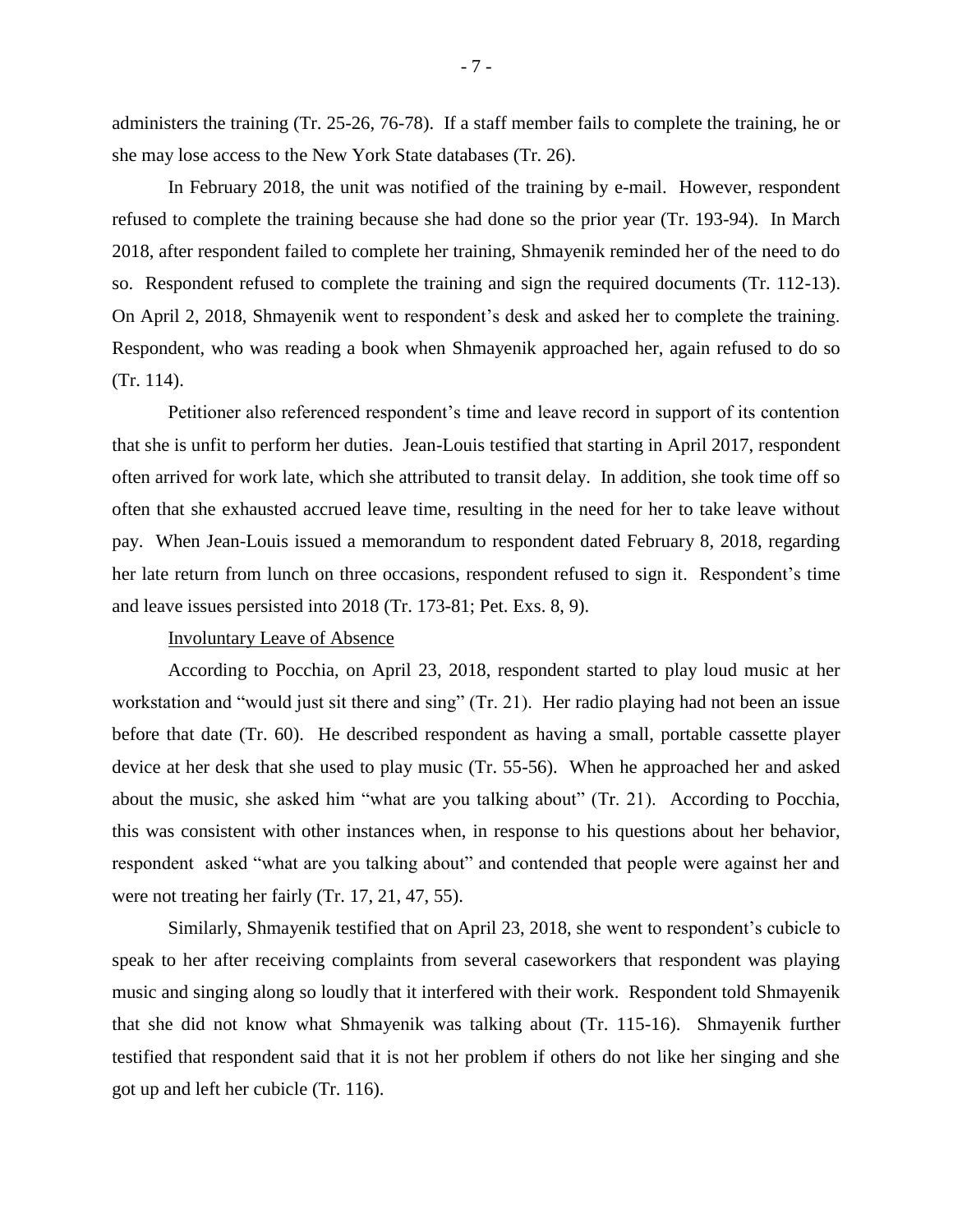On April 25, 2018, Shmayenik observed respondent seated near her desk with neither of the computer monitors on her desk in use. According to Shmayenik, respondent sang along to music that was playing on a personal music player, refused to follow Shmayenik's instructions, and continued to play her music (Tr. 119-20). Pocchia again approached respondent to discuss her playing music, but she got up and left her workstation. Pocchia followed respondent, who had taken her radio with her, as she walked to a pantry and "sat there with the music blasting ... looking forward with a blank face" (Tr. 21-22, 58).

That day, Pocchia requested that respondent undergo an evaluation pursuant to Section 72 of the Civil Service Law (Tr. 18-19; Pet. Ex. 1). He testified that at the time of his request, respondent was not "functioning at all" in her job: she was being assigned one case to complete each day, yet she failed to resolve the case correctly (Tr. 19-20). In addition, respondent continued to spray a noxious substance that caused Pocchia to experience a "burning sensation" whenever he went near her (Tr. 22-23). She also walked around the floor, ignored her supervisors' instructions, and hoarded garbage on her desk (Tr. 21). Pocchia testified that he did not view respondent's actions as intentional misconduct, which is why he requested the evaluation pursuant to Section 72 (Tr. 23).

Along with his request for an evaluation on April 25, Pocchia asked that respondent be placed on a leave immediately because staff members were "very concerned" about respondent's behavior, which he described as "sitting there with a glazed look, playing music . . . singing in a loud voice . . . ignoring [him]" (Tr. 23, Pet. Ex. 1). Respondent was placed on an involuntary leave of absence under Section 72 on April 26, 2018 (ALJ Ex. 1).

#### May 21, 2018 Psychiatric Evaluation

On May 21, 2018, Dr. Brass, a board certified psychiatrist, examined respondent at petitioner's request and issued a report summarizing her findings. She concluded that respondent was unfit to return to work (Tr. 247; Pet. Ex. 12).

Dr. Brass testified that she has been working as a practicing psychiatrist since 2001 (Tr. 235). She specializes in the treatment of eating disorders, specifically the mood and anxiety components that accompany the illness (Tr. 237-38). On cross-examination, Dr. Brass acknowledged that she is unfamiliar with the term "Section 72" and that she primarily performs independent medical evaluations in workers' compensation matters (Tr. 257-58). Dr. Brass was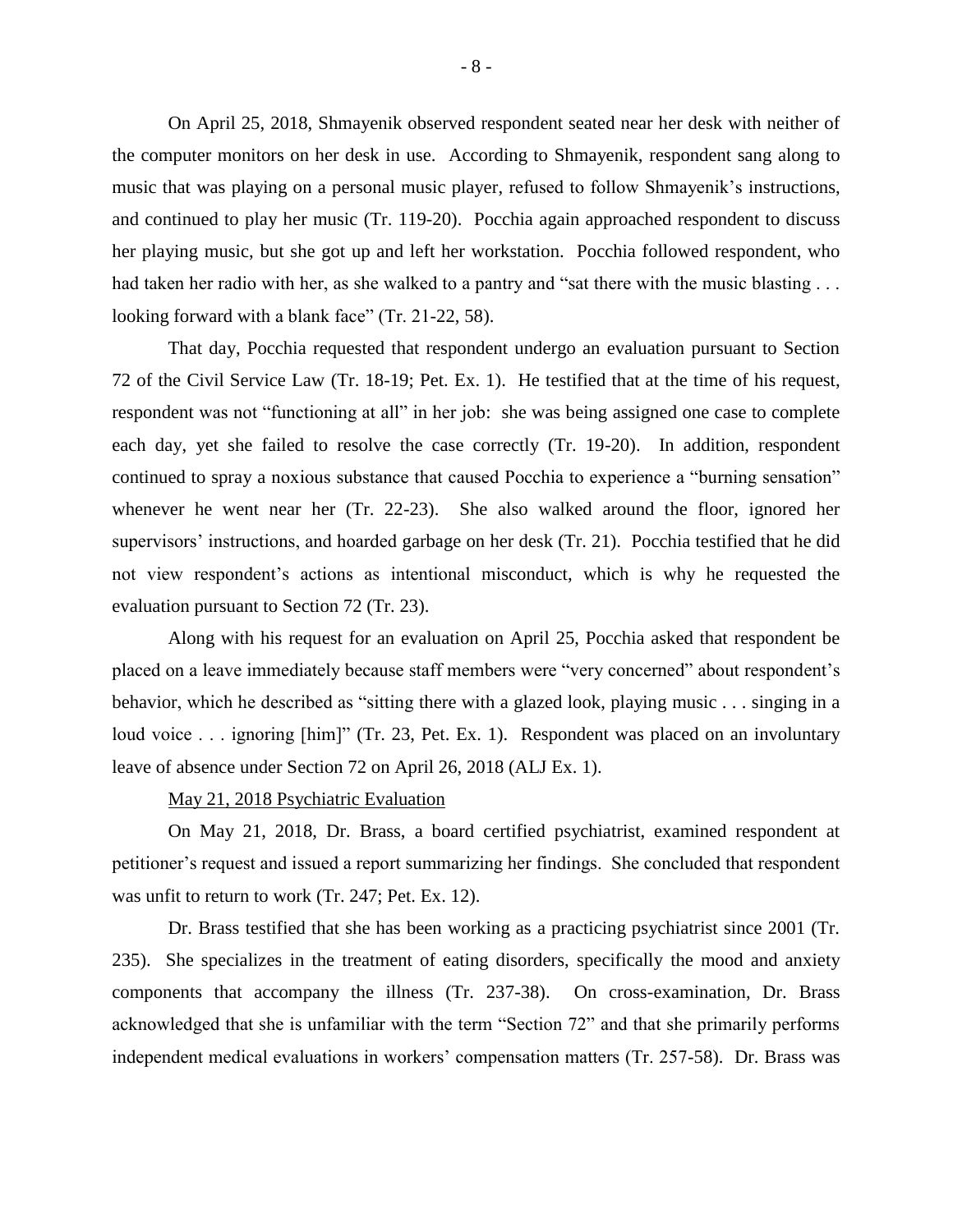qualified at the hearing as an expert in the field of psychiatry over respondent's objection (Tr. 235-38).

Dr. Brass testified that before meeting with respondent, she reviewed records provided by petitioner (Tr. 241). While she did not recall how long her examination of respondent lasted, she spends an average of about 20 minutes conducting an independent medical examination (Tr. 259).

In her written report, Dr. Brass described respondent as "cooperative and polite" with "good eye contact" and noted that "she relates well to the examiner's questions" (Pet. Ex. 12). Further, she described respondent as "oriented to person, place, time and situation" and noted "[t]here is no evidence of delusions, hallucinations, or a thought disorder" (Pet. Ex. 12). Dr. Brass wrote that respondent displayed a "labile affect (she will be tearful one moment then animated the next talking about Jesus)" during the examination (Pet. Ex. 12). In her testimony, Dr. Brass explained that mood lability means a wide variation in mood from one moment to the next (Tr. 244, 267). Her mood was described as "euthymic," which Dr. Brass testified means average or neutral (Tr. 267-68). Dr. Brass noted respondent's "unimpaired" attention and her "good" concentration, computational ability, general fund of knowledge, and abstract ability (Pet. Ex. 12).

Dr. Brass concluded, however, that respondent's "judgment and insight are poor" and that she "seems to have no understanding of the current situation" (Pet. Ex. 12). She testified that this conclusion was based on respondent's inability to engage in any meaningful conversation with Dr. Brass about why respondent's supervisors felt that she was unfit. Dr. Brass explained "insight" as one's "understanding about a situation you're in" and maintained that respondent did not seem to understand what was going on or why she was at the examination (Tr. 243). As a basis for her conclusion that respondent displayed poor judgment, Dr. Brass testified that people who are fighting for their jobs are "really wanting to present their case . . . give their side of the story and that didn't seem to be happening here" (Tr. 243-44).

Furthermore, Dr. Brass testified that respondent had a "lack of awareness" as to the severity of the situation. Specifically, Dr. Brass described respondent as

> being tearful and then otherwise being, you know, relatively calm, not like, oh my god, it – my – they're trying to get me to not have my job anymore. That's what I would typically expect from, from somebody who's maybe gonna lose their job.

(Tr. 246).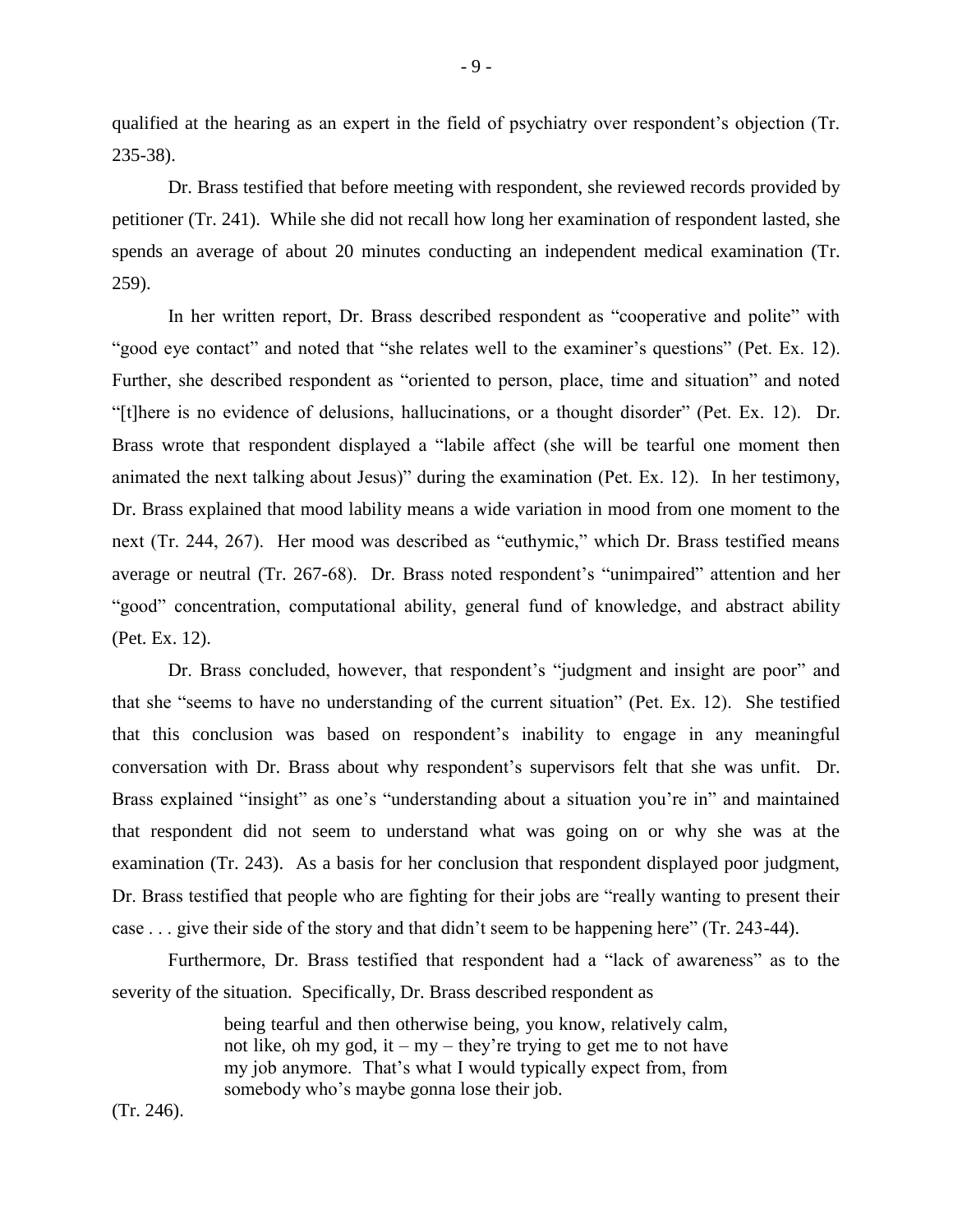Dr. Brass described respondent as not appearing "to really have an understanding of what [they] were talking about" during the examination (Tr. 241). She noted that respondent said she just wanted to do her job, but others were not permitting her to do so and that her supervisors or people she was working with were against her and making it hard for her to do her job (Tr. 241- 42).

According to Dr. Brass, respondent made several references throughout the examination "about her religious beliefs and just wanting to, you know, pray to God and read the Bible" that were not relevant to their discussion (Tr. 242). Dr. Brass testified that respondent's statements about prayer and God came "out of nowhere" and were not in response to the questions Dr. Brass asked. As an example, Dr. Brass testified that when she asked respondent why she thought her supervisors made certain statements, respondent stated that she just wanted to pray or she believed in Jesus (Tr. 245).

Under "DSM-V Diagnosis/Impression," Dr. Brass wrote "Rule Out Delusional Disorder, Persecutory Type" (Pet. Ex. 12). According to Dr. Brass, delusions are a fixed belief, and delusions of persecution are thoughts that people are out to get you. These beliefs of persecution are described as fixed because they are not fleeting thoughts, but persist (Tr. 248). Dr. Brass testified that she did not make a conclusive diagnosis because she had only seen respondent once and therefore had not seen a pattern of behaviors and thoughts for a period of time (Tr. 247-48).

Even without a diagnosis, however, Dr. Brass concluded that respondent was unfit to return to work. She concluded that respondent was unable to perform the essential functions of her job and recommended a "comprehensive medical work up to rule out organic causes of bizarre behavior and lack of insight into current situation" (Pet. Ex. 12). Those organic causes could include dementia and Alzheimer's disease. Dr. Brass testified that she characterized respondent's behavior as "bizarre" because of how respondent related to her during the examination and how she responded to questions (Pet. Ex. 12; Tr. 247, 262, 271).

#### After the Emergency Leave of Absence

 $\overline{a}$ 

It is unclear from the record the circumstances under which respondent returned to work from the emergency leave of absence. Nonetheless, she returned on May 29, 2018, following a 30-day absence. 2

 $2$  In an e-mail to this tribunal, dated January 29, 2019, petitioner's counsel represented that respondent returned to work on May 29, 2018, after being placed on a 30-day involuntary leave of absence pursuant to Section 72. Respondent's e-mail is incorporated into the record as ALJ Exhibit 2.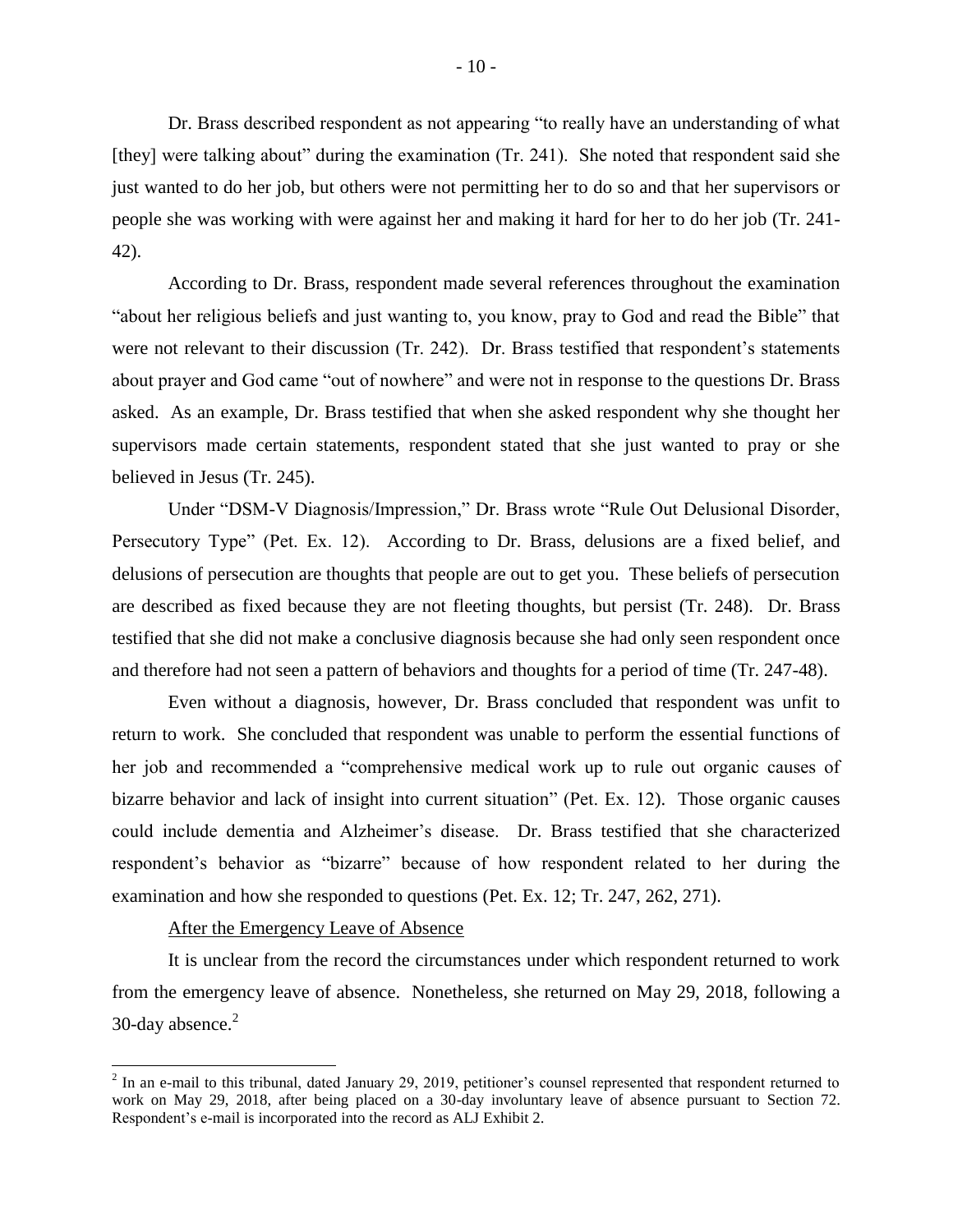After respondent returned from the involuntary leave, Jean-Louis only assigned one case to respondent because she had to correct errors respondent made on her assigned cases. Other caseworkers handle about 20 cases per day. Yet, even with such a minimal case load, respondent's performance has been "marginal" and Jean-Louis has had to review and correct respondent's work "almost all the time" (Tr. 196-97, 218, 226). As an example, Jean-Louis stated that respondent was assigned a case where a noncustodial parent with two employers requested that wages no longer be garnished from one of the employers. Instead of terminating the income withholding from one employer, respondent terminated the entire case, which would have resulted in no income being withheld from either employer. Jean-Louis had to correct the error (Tr. 197-99; Pet. Ex. 5).

After respondent returned from the involuntary leave of absence, she continued to refuse to undergo the mandatory security training. In July 2018, when respondent remained the only employee out of a 35-person unit who had not completed the training, an employee from the unit's information technology department attempted to help her do so (Tr. 32). Jean-Louis printed out the forms that respondent was required to sign after she completed the training, but respondent refused to sign them. According to Jean-Louis, respondent is familiar with the documents because she has had to undergo the same process for the security training since 2010 (Tr. 194).

Similarly, Pocchia testified that in August 2018, he showed respondent the required forms, explained the importance of signing them, and told her that they must be signed every year. However, respondent refused to sign the forms, telling Pocchia that she had already done so (Tr. 32-33). As of the trial, respondent had not signed the required forms; however, New York State, which controls the databases, has not yet denied respondent access to the database. Were that to happen, respondent would be unable to work as a caseworker in the unit (Pocchia: Tr. 33, 81; Jean-Louis: Tr. 195).

Respondent has also persisted in using handwritten activity sheets despite being told to use the computerized spreadsheet. Caseworkers enter notes about their work on cases in both the ASSETS and CMTS databases (Tr. 199). They must also complete a daily activity sheet, in the form of an Excel spreadsheet that reflects their work on a particular case (Tr. 184, 200, 203, 210). Although handwritten activity sheets exist, Jean-Louis has never used them and since she has been in the unit, none of her staff have used them (Tr. 201). Respondent, however, has been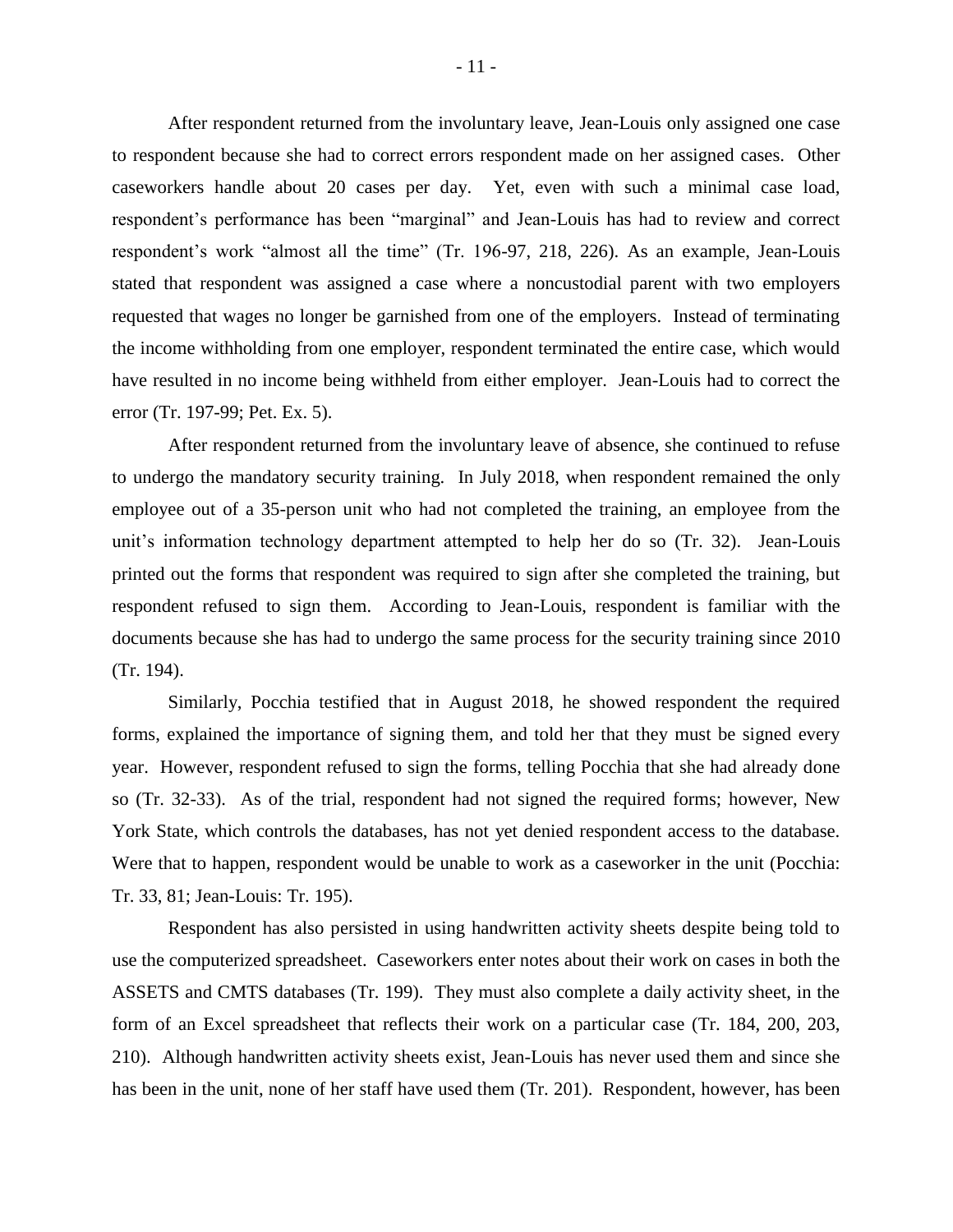using hand-written activity sheets, despite Jean-Louis sending her the Excel spreadsheet and telling her she must complete the activity sheet on her computer (Tr. 203). Jean-Louis testified that although respondent is capable of making notes in the ASSETS database, she handwrites much of her case notes, which the unit cannot use (Tr. 188).

Petitioner produced handwritten and computer-generated activity sheets that respondent submitted to Jean-Louis between July 2018 and October 2018 (Pet. Ex. 11). Jean-Louis testified that the documents show that respondent entered information on an activity sheet as handwritten notes instead of making her entries on the computerized spreadsheet (Tr. 205-06). Jean-Louis described respondent's handwritten notes as "jumbled" and unrelated to the columns on the spreadsheet, which respondent submits with the handwritten sheets (Tr. 206). Furthermore, although respondent entered the list of cases on her handwritten sheets, she did not indicate what action she took on each case (Tr. 213).

## October 3, 2018, Psychiatric Evaluation

Dr. Brass re-evaluated respondent for her fitness for duty on October 3, 2018, and issued a second report finding respondent unfit (Pet. Ex. 13).

During this examination, which lasted about 35 minutes, respondent provided Dr. Brass with "a stack of papers" with writing that Dr. Brass described as "rambling" and "disorganized" that seemed to concern "grievances" that respondent had with issues at her workplace (Tr. 250, 259-60).

In her report, Dr. Brass described respondent's affect as "labile" and her mood as "irritable" (Pet. Ex. 13). She acknowledged that someone who is sent for a medical examination might be irritable (Tr. 269). Dr. Brass described respondent's thoughts as "circumstantial and tangential" during the October examination (Pet. Ex. 13). She testified that "tangential" referred going "off on a tangent" and not answering a question, while "circumstantial" referred to going through "a lot of different statements and conversations" before coming back and answering the question asked (Tr. 270).

Dr. Brass noted that respondent "reported persecutory delusions" and included in the "History" section of the report is a notation that respondent stated "her supervisor and director 'are in cahoots with one another and have not been giving [her] work.'" She noted that respondent stated "I serve God, go to church, read my Bible" (Pet. Ex. 13). Dr. Brass testified that respondent told her "supervisors at work [were] out to get her, in terms of not giving her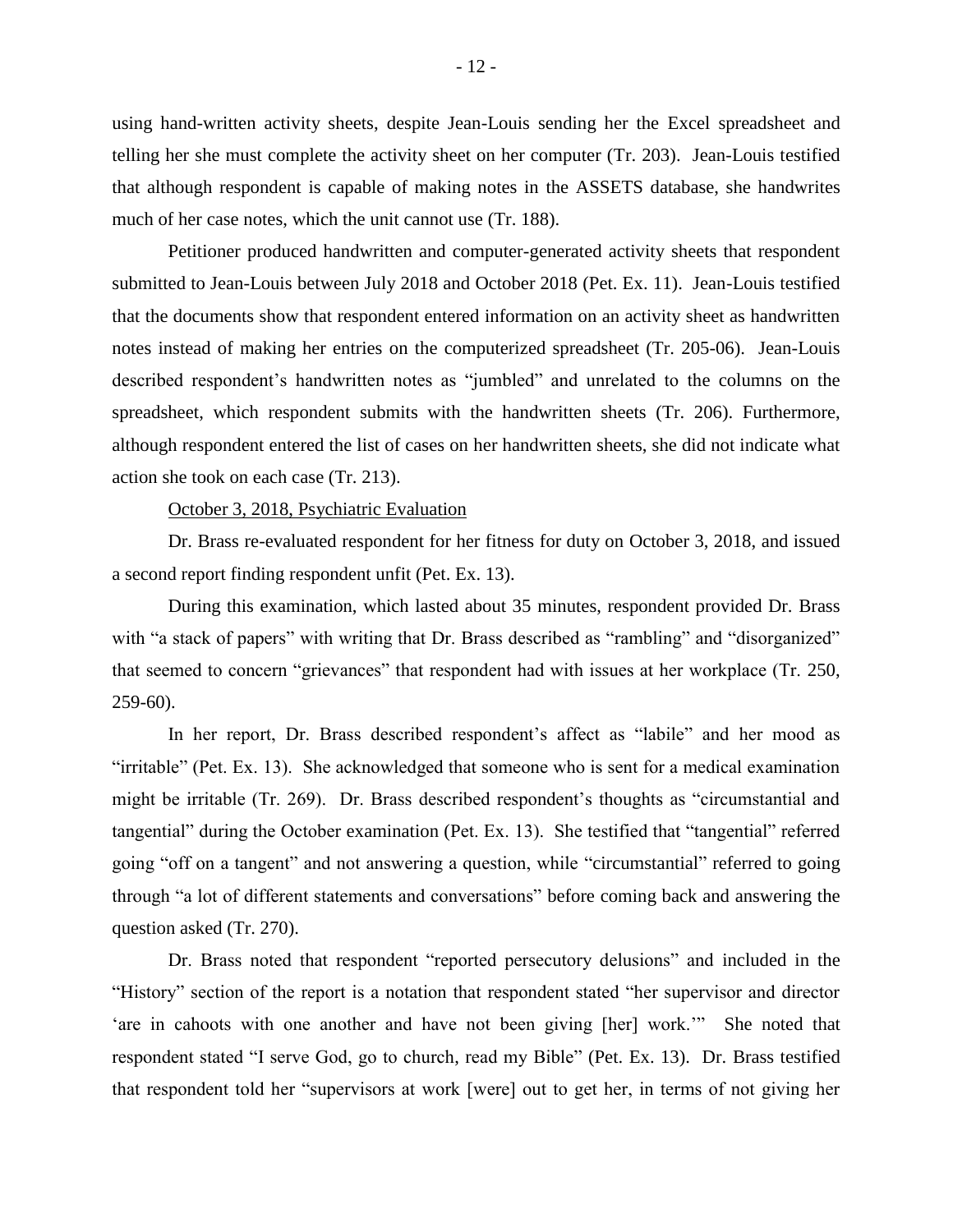work" (Tr. 252, 278). Dr. Brass diagnosed respondent as suffering from delusional disorder (Pet. Ex. 13). She noted that respondent has "an unclear psychiatric diagnosis" and recommended that she undergo a full neurological workup and that "[s]he should not return to work until this has been done" because respondent's symptoms could be caused by a neurological condition (Pet. Ex. 13; Tr. 261).

#### Behavior since the October 2018 Evaluation

According to respondent's supervisors, she continued to engage in odd and disruptive behavior in October 2018. Shmayenik testified that on October 12, 2018, after receiving reports that respondent was asleep at her desk, she went to respondent's cubicle and saw respondent asleep. Staff members also reported that respondent had been doing so periodically over the prior months (Tr. 136). Shmayenik took a photograph of respondent, then knocked on the cubicle and asked her why she was sleeping on duty. Respondent started "yelling" at Shmayenik and said that she did not know what Shmayenik was talking about (Tr. 135-37; Pet. Ex. 6).

That same day, Shmayenik observed that respondent's cubicle was "a real mess," with empty food containers, used napkins, old newspapers, and magazines (Tr. 137). She took a photograph of respondent's cubicle. That photograph shows a partially cluttered desk area with what appears to be three food containers, two bottles in front of what looks like a pile of newspapers, as well as papers pinned to the wall of the cubicle. There are several plastic bags that appear full on the desk area. The area on the desk directly in front of the computer monitor and keyboard are free of clutter (Tr. 137-39; Pet. Ex. 7).

In an e-mail, dated October 17, 2018, Shmayenik wrote that after a floor meeting the prior day, she had received numerous complaints about a "suspicious odor" emanating from respondent that made it almost impossible to be near her (Pet. Ex. 3). Shmayenik testified that respondent attended a monthly staff meeting and sat on the floor even though there were available chairs in the room and Shmayenik asked her to sit in a chair. According to Shmayenik, some staff members who sat near respondent during the meeting reported to Shmayenik that a strong odor of chemicals came from respondent, making it almost impossible to sit near her in the meeting as they could not breathe and were coughing (Tr. 94-96, 164; Pet. Ex. 3).

#### Respondent's Testimony

Respondent did not submit any medical evidence in support of her claim of fitness, relying solely on her own testimony.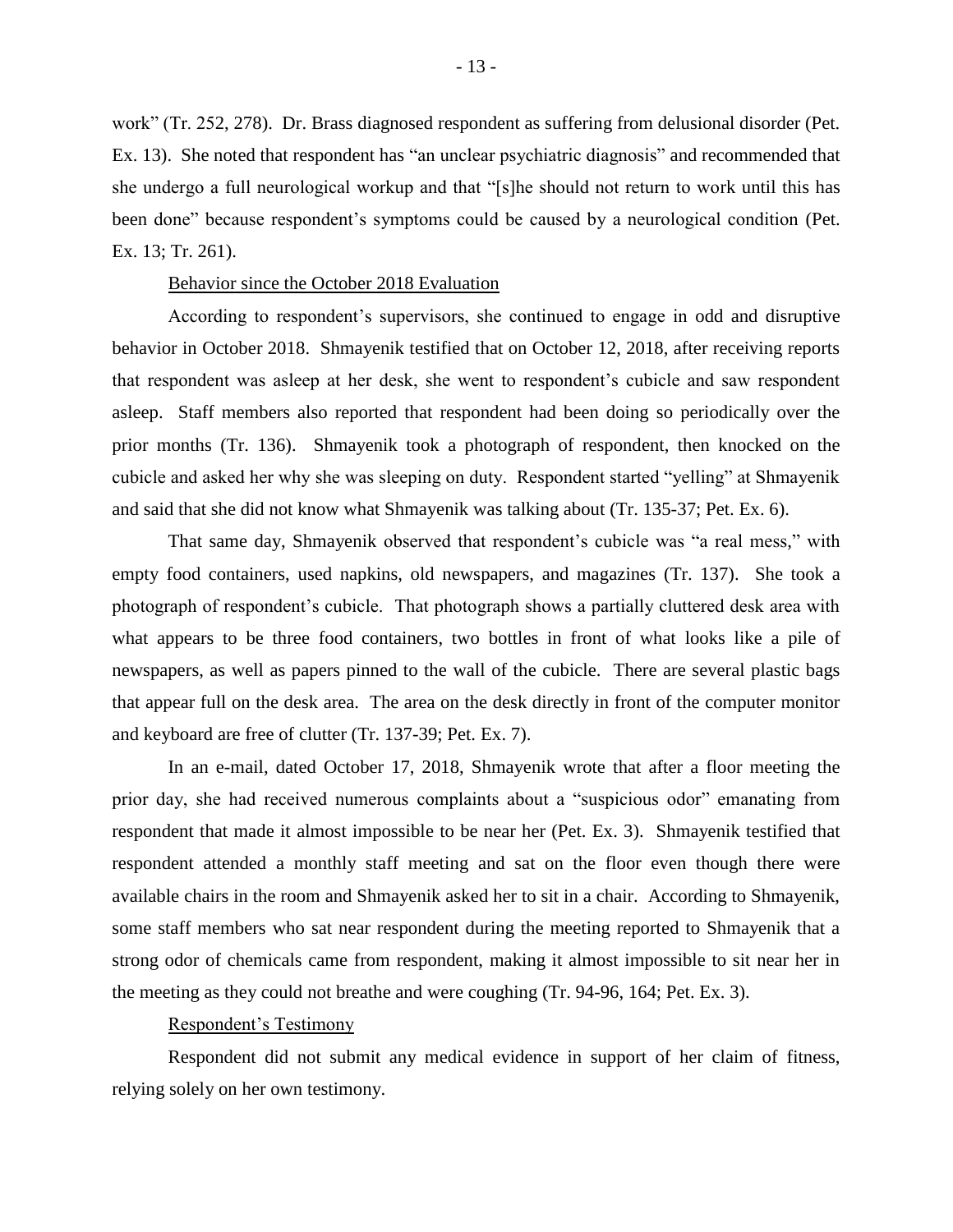Regarding the claim that she sprayed a noxious substance at the work place in January 2018, respondent was initially reluctant to answer questions concerning her actions. However, she eventually testified that she sprayed perfume on herself in January 2018. She described the perfume as "a baby powdered scent" that was "not loud" (Tr. 300-06).

As for her work performance in January 2018, respondent maintained that she was working on eight or nine cases per day and "was doing a fine job" (Tr. 314, 318).

Respondent took issue with how Shmayenik treated her during their meeting on January 18, 2018. According to respondent, Shmayenik was "hostile" and "condescending" towards her throughout the meeting, while Jean-Louis "talked professionally" (Tr. 315, 321). Respondent testified that she felt uncomfortable and "devalue[d]" during the meeting, and probably raised her voice at Shmayenik as a result (Tr. 321-22). When asked about Shmayenik's effort to give her information about the employee assistance program in January 2018, respondent stated that she did not understand why she was being singled out and labeled by her supervisors (Tr. 313).

Respondent maintained that from February to April 2018, her supervisors did not assign work to her, nor did they give her any written indication that her work was unsatisfactory (Tr. 288-89). She described her supervisors as unresponsive to her requests for help (Tr. 342). For example, she testified that when she asked Shmayenik for help in finding her assigned work on CMTS on April 23, 2018, Shmayenik refused to do so, telling respondent that she had already been trained (Tr. 294-95, 343-44, 347-48).

After respondent returned from the involuntary leave of absence in May 2018, her supervisor started assigning work to her. Respondent believes that she has performed the assigned work to the best of her ability, noting that when she asked for guidance, her supervisors ignored her requests. Moreover, respondent testified that in July 2018, someone in the unit agreed to help her, but later said that Shmayenik told him not to do so (Tr. 289-90, 295-96). Respondent described Shmayenik as "hostile," "unkind," and "rude" towards her (Tr. 290, 315).

Respondent did not deny engaging in much of the behavior set forth in the Attachment A and described by her supervisors in their testimony, but offered explanations for much of her conduct. For example, respondent acknowledged that she left her cubicle throughout the day, but claimed that she did so to use the bathroom, get water or tea, and make copies (Tr. 323). With regard to the claim that she left her desk every eight to 10 minutes, respondent stated that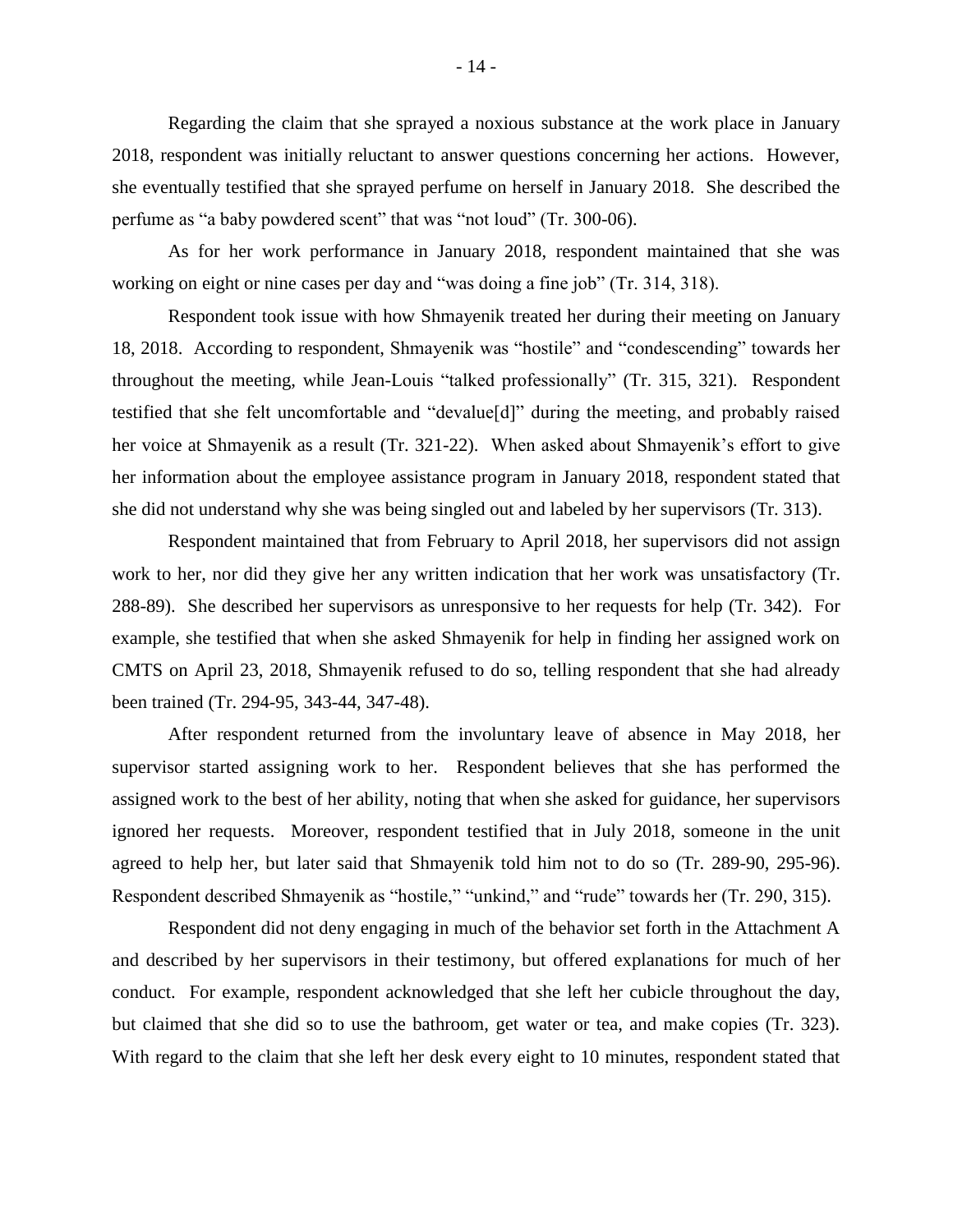she did not time herself (Tr. 325). She explained that the floor on which she works is "huge" and that it takes a while to get to the pantry and bathroom from her cubicle (Tr. 325-26).

Respondent did not dispute that she read materials unrelated to her duties during the work day, including magazines, books, and the Bible. She explained that because she was assigned only one case per day, she had nothing else to do when she completed work on that case. She also admitted that she slept at her desk during work hours, but maintained that it was because she was sick and the cold air from the air conditioner sedates her (Tr. 327-29).

As for the assertion that she collects used food containers at her workstation, respondent testified that she washes out used containers and keeps them at her desk, along with "recycled stuff." Respondent maintained that she cleans her desk every day (Tr. 330).

Respondent admitted that she sang at her cubicle and, with obvious reluctance, also admitted that she brought a small music player to work in April 2018. However, she maintained that she used headphones and kept the volume low so others would not hear (Tr. 335-39). Respondent acknowledged that she was singing at her desk on April 23, 2018, when Shmayenik told her to stop doing so (Tr. 339-40). As for her conduct on April 25, the day before she was placed on an involuntary leave of absence, respondent testified that she may have been singing, but did not believe that she was disturbing anyone because nobody complained to her (Tr. 346).

There are aspects of respondent's testimony that were not believable or made little sense. For instance, she insisted that she completed the online security training that is required for her to access confidential databases in 2018, as well as in prior years (Tr. 331-35). She said she gave the signed certificate to Jean-Louis sometime this year, but could not recall when (Tr. 333). However, Pocchia and Jean-Louis credibly testified that respondent has failed to submit the forms for 2018, despite repeatedly being urged to do so (Pocchia: Tr. 33, 81; Jean-Louis: Tr. 195). With respect to her failure to turn on her computer during the training, respondent testified that something could have been wrong with her computer. However, she acknowledged that she did not report any malfunction during the training (Tr. 342).

Similarly, respondent testified that she has continued to use the handwritten activity sheet because that is what she used in the past. She is the only one in her unit who continues to use the handwritten activity sheet instead of the computerized spreadsheet (Tr. 355). She testified that although her supervisor asked her to use the spreadsheet, there were sometimes problems with the computer that prevented her from accessing the spreadsheet (Tr. 355-57). Respondent tried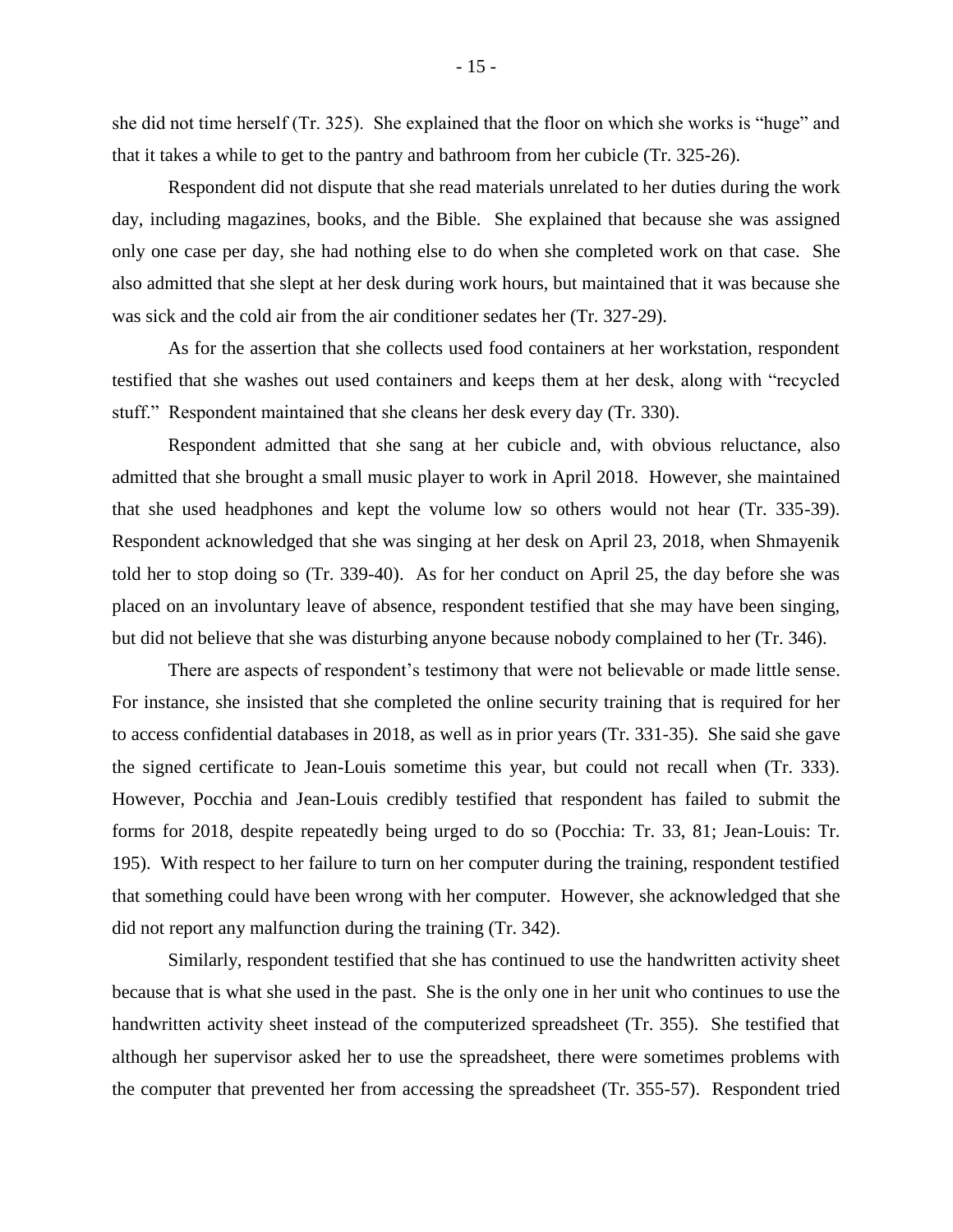to explain why she did not use the spreadsheet exclusively, but was unable to offer a coherent reason (Tr. 357-61).

Respondent acknowledged that with the introduction of CMTS, "it's been a challenge" for her to do her work (Tr. 363-64). She explained that her supervisors have become more exacting in their expectations as to how they want her to do the work (Tr. 364). However, she maintains that she has been doing the work assigned to her to the best of her ability (Tr. 289). Respondent acknowledged that her supervisor has corrected her work, but disputed that all her work required correction (Tr. 365).

#### *Fitness Under Section 72*

Pursuant to Section 72 of the Civil Service Law, "the burden of proving mental or physical unfitness shall be upon the person alleging it." N.Y. Civ. Serv. Law § 72(1) (Lexis 2019). To satisfy its burden, petitioner must prove, by a preponderance of the evidence that: (i) the employee suffers from a disability, (ii) she is unable to competently perform her job duties, and (iii) her inability to perform is caused by her disability. *Human Resources Admin. v. M.O.,* OATH Index No. 173/15 at 12 (Nov. 21, 2014); *Admin. for Children's Services v. Papa*, OATH Index No. 1392/07 at 10 (Mar. 30, 2007).

The focus of the Section 72 proceeding is on "the employee's current fitness and ability to perform his job duties, not on his past condition or work performance" and "[p]ast performance is relevant only to the extent that it is probative of respondent's present condition and future conduct." *Dep't of Environmental Protection v. Anonymous*, OATH Index No. 2443/14 at 10 (Aug. 20, 2014) (citing *Admin. for Children's Services v. J. M.*, OATH 3350/09 at 4; *Housing Auth. v. Dave*, OATH Index No. 138/95 at 5 (Aug. 12, 1994), *aff'd*, NYC Civ. Serv. Comm'n Item No. CD 95-72-4 (Oct. 11, 1995)).

In a disability proceeding, while the opinions of medical experts can inform and aid the fact finder in reaching the proper conclusion, the fact finder is not required to accept the opinions or conclusions of any given expert, but must weigh the evidence in the record and draw his or her own inferences. *Peabody Coal Co. v. Benefits Review Bd*., 560 F.2d 797, 802 (7th Cir 1977); *Human Resources Admin. v. Romney*, OATH Index No. 319/82 at 38 (Dec. 20, 1982) (opinion evidence offered by medical experts is to be evaluated in conjunction with other evidence in the record). Weighing the evidence and resolving issues of credibility "is primarily the province of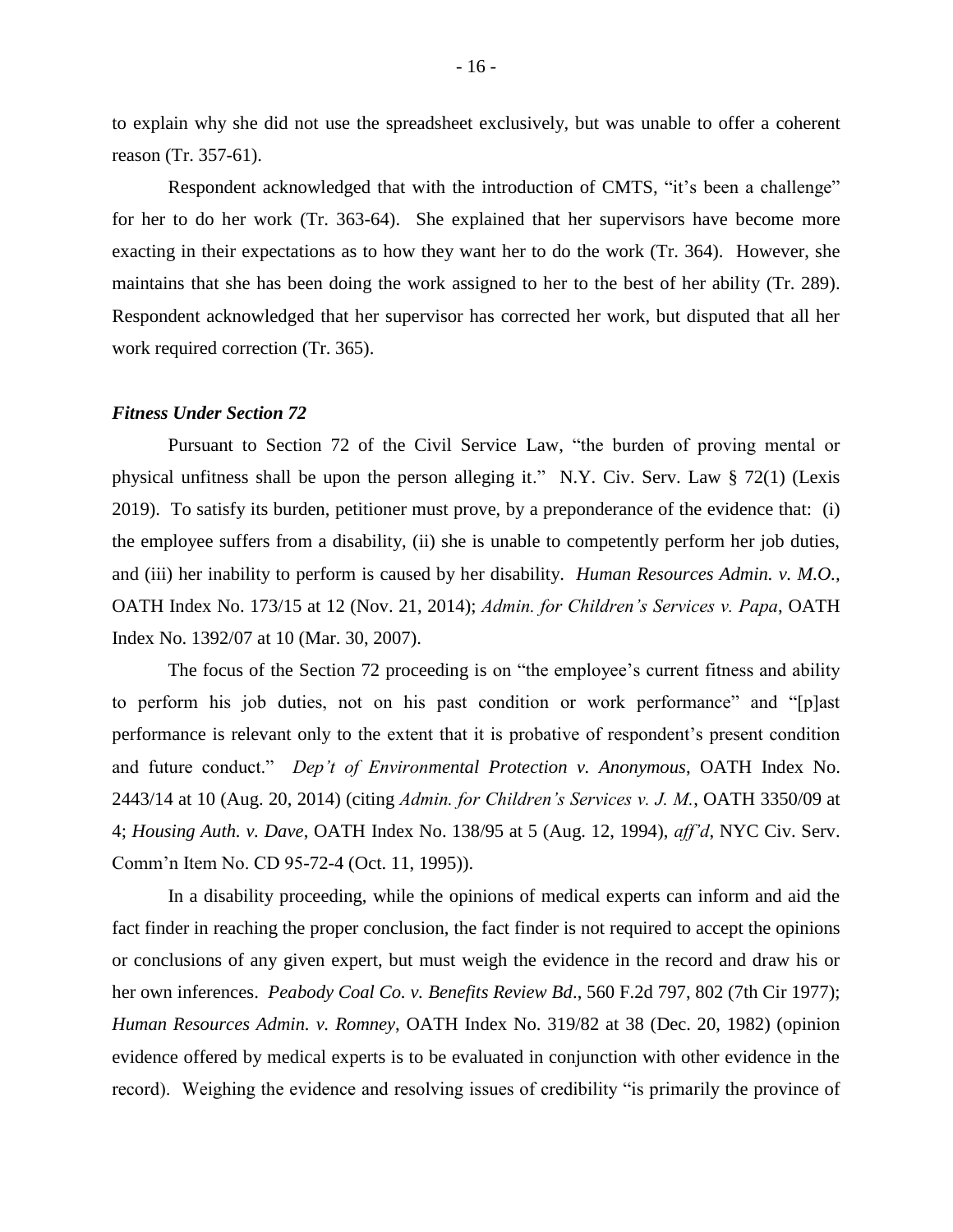the finder of fact, who has had the opportunity to see and hear the witnesses." *Bennett v. Phillips*, 175 A.D.2d 934 (2d Dep't 1991); *see also Chua v. Chassin*, 215 A.D.2d 953, 955 (3d Dep't 1995) (issues of credibility or weight given to expert testimony "are solely within the province of the administrative factfinder"). An expert's testimony is "merely part of the proof to be considered by the trier of fact" and "[t]he court may reject an expert's opinion it if finds the facts to be different from those which form the basis for the opinion . . . [and] if after careful consideration of all the evidence in the case, expert or other, it disagrees with the opinion." *Heller v. Murray*, 112 Misc. 2d 745, 749-50 (N.Y. Civ. Ct. Queens Co. 1981).

Here, petitioner's medical evidence was unrebutted. Nonetheless, on its face, petitioner's evidence suffers from notable weaknesses. Most important, it lacks detailed articulation of the facts that form the basis for Dr. Brass's conclusion that respondent suffers from a mental illness, delusional disorder, that renders her unfit to perform her duties.

The May 2018 report fails to provide a diagnosis; instead, it recommends that delusional disorder be ruled out as a diagnosis. The report consists of three pages, one of which is Dr. Brass's attestation and signature. It includes few facts about the behavior observed in the examination that gave rise to the impression that respondent was unfit to perform her duties. The brevity of the report is consistent with Dr. Brass's testimony that the examination itself probably lasted about 20 minutes. Given the potentially grave consequences of finding an employee unfit to perform his or her duties pursuant to Section 72, it is critical that the medical professional conducting the examination undertake a thorough examination of the employee or explain why such an examination was not conducted. It is also critical that the report provide a basis from which to conclude that the employee suffers from a disability and that the disability makes her unfit to work. This report does not.

Oddly, the October 2018 report includes under patient history an almost verbatim recitation of what was contained in the May 2018 report, including quoted material attributed to respondent (Tr. 263-64; Pet. Exs. 12, 13). There is no detailed description to any specific assessment tools used to evaluate respondent that led to the diagnosis of delusional disorder. Instead, Dr. Brass summarized her examination of respondent as follows:

> The claimant is a 56-year old well-groomed female of average build, who appears well-rested and her stated age. She ambulates without assistance in no obvious pain discomfort or distress and is dressed neatly in casual clothing. The claimant indifferent/apathetic with average social skills, poor eye contact,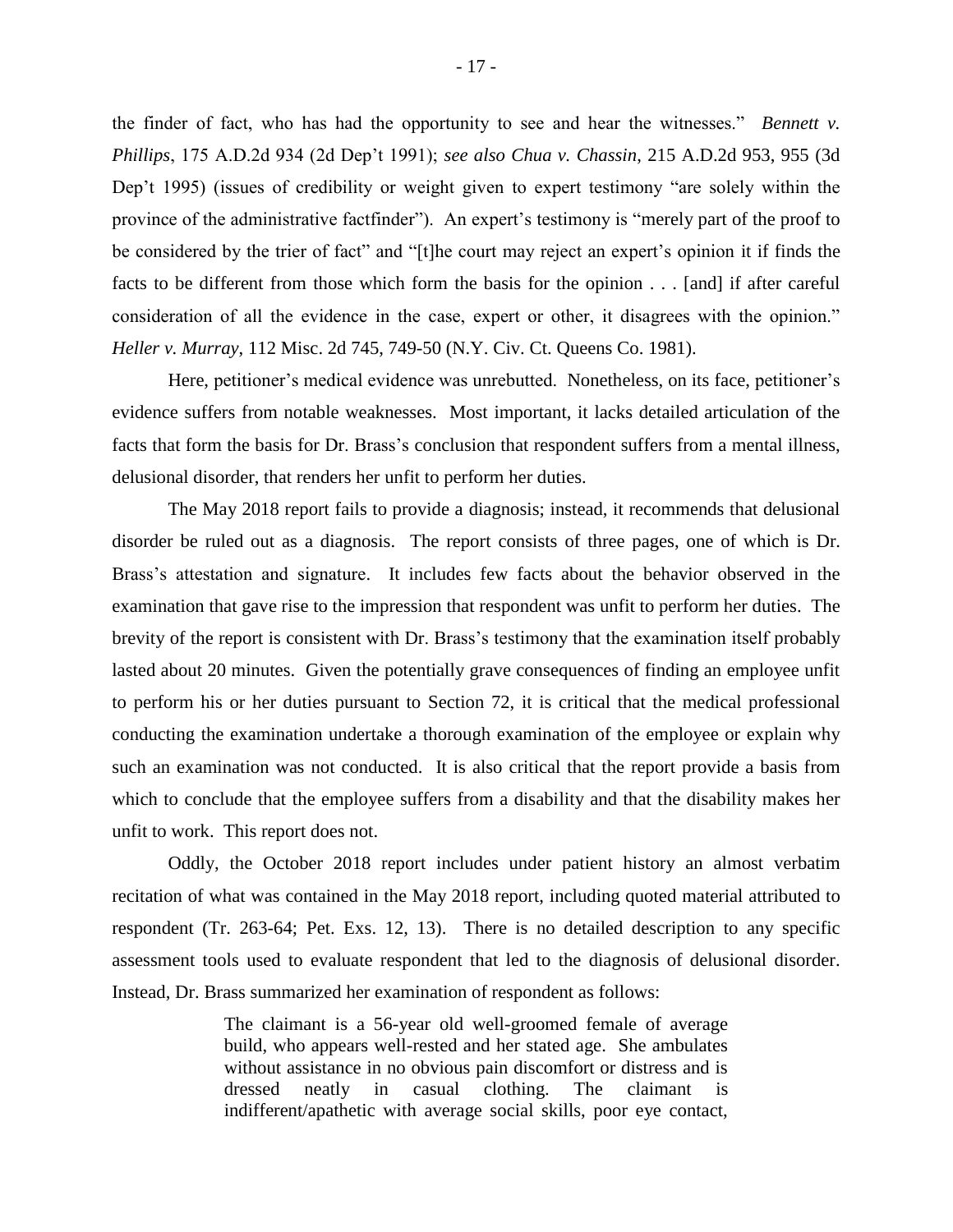and appears to be of average intellect. Her thoughts are circumstantial and tangential and her speech flow is normal.

The claimant is oriented to person, place, time and situation. There is no evidence of hallucinations or a thought disorder, but the claimant reports persecutory delusions. Recent and remote memories are good. She displays a labile affect and her mood is irritable. Concentration is good and attention is unimpaired. Computational ability is good. General fund of knowledge and abstract ability are good. There is no evidence of suicidal or homicidal ideation. Her judgment and insight are poor.

(Pet. Ex. 13). Under the heading "DSM-V Diagnosis/Impression" Dr. Brass wrote "Delusional Disorder" (Pet. Ex. 13). Interestingly, in her testimony Dr. Brass defined "delusions" without reference to the falsity of the beliefs and their failure to respond to logic or contradictory facts (Tr. 248, 265). By contrast, lay and expert definitions include such references. *See. e.g. Housing Auth. v. Anonymous*, OATH Index No. 1865/18 at 7 (May 3, 2018), *rejected*, Auth. Dec. (May 16, 2018) (testifying expert defined "delusional disorder" as a "fixed false belief that does not respond to logic"); *Dep't of Parks & Recreation v. Anonymous*, OATH Index No. 858/16 at 7 (Apr. 12, 2016) ("delusions place a patient in a fixed false belief that does not respond to logic"); Psychology Today (Online ed. Feb. 5, 2019) ("Delusions are fixed beliefs that do not change, even when a person is presented with conflicting evidence"); Merriam-Webster Dictionary (Online ed. Feb. 8, 2019) (defining delusion as "something that is falsely or delusively believed or propagated; psychology: a persistent false psychotic belief regarding the self or persons or objects outside the self that is maintained despite indisputable evidence to the contrary").

When asked to identify the "persecutory delusions" that she attributed to respondent, Dr. Brass identified "delusions with regard to feeling like the supervisors were trying to get her," complaints they were "out to get her, in terms of not giving her work," and statements that they were "in cahoots with one another . . . not giving [her] work" (Tr. 252, 278; Pet. Ex. 13). Yet, petitioner's evidence establishes that respondent's supervisors had in fact reduced or eliminated her workload during much of 2018. It would appear that respondent's belief that her supervisors were acting together to deprive her of work is based in fact. It is unclear whether Dr. Brass was privy to this information when she evaluated respondent and whether it would have influenced her assessment.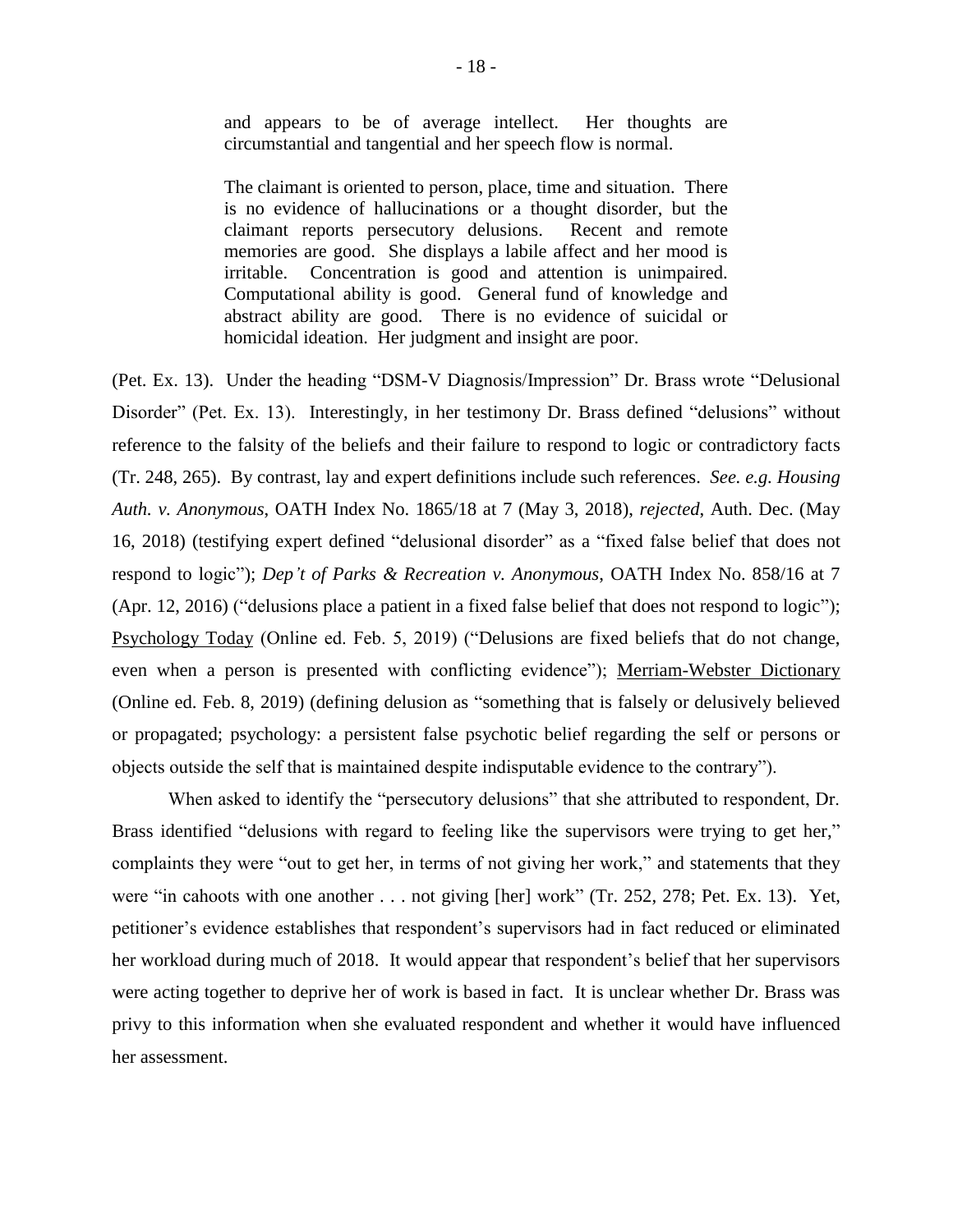Thus, although Dr. Brass diagnosed respondent as suffering from a delusional disorder because respondent believed that her supervisors were targeting her by withholding work, the lack of a clearly articulated basis for that diagnosis, coupled with evidence that respondent's supervisors were in fact not giving her work, makes that diagnosis unreliable.

Even if petitioner's evidence satisfies the first prong of its burden, however, it failed to establish a causal connection between the diagnosed delusional disorder and respondent's inability to perform her job.

The fact that an employee may have a psychiatric disorder does not establish that she is unable to perform the duties of her position. *See Dep't of Transportation v. Anonymous*, OATH Index No. 1750/18 at 10 (Apr. 16, 2018); *Comm'n on Human Rights v. Henderson*, OATH Index No. 704/01 at 22-23 (June 12, 2001) (although petitioner established that the employee suffered from a mental disability, delusional disorder, persecutory type, it failed to establish a causal connection between the disability and respondent's inability to perform her job). In that regard, it is significant that Dr. Brass acknowledged that people with a delusional disorder can function in daily life without the delusion impacting their day-to-day interactions (Tr. 271). Given such a possibility, Dr. Brass's failure to set forth the reasons for her conclusion that respondent suffers from a delusional disorder that renders her unfit to perform her duties is all the more puzzling.

Petitioner bears the burden of proving that respondent is unable to perform her duties at "a minimally acceptable level" because she suffers from a disability that prevents her from doing so "presently and for the reasonably foreseeable future." *Human Resources Admin. v. Farber*, OATH Index No. 944/02 at 24, 27 (Sept. 19, 2002) (numerous unscheduled and unpredictable absences and late arrivals caused by respondent's migraine headaches made her unfit to perform the duties of her attorney position). Thus, petitioner must show nexus between respondent's mental illness and her unfitness. *Dep't of Environmental Protection v. Anonymous*, OATH 2443/14 at 12. A causal connection is generally found when acts of misconduct are "attributable to" or are the "direct results of" the disability. *Dep't of Finance v. Serra*, OATH Index No. 583/01 at 7 (Nov. 14, 2000) *citing Dep't of Housing Preservation and Development v. Natal*, OATH Index No. 1185/90 at 11 (Mar. 22, 1991).

Although Dr. Brass was provided with a copy of respondent's job description (Tr. 256; Pet. Exs. 12, 13), neither her testimony nor her reports make reference to specific aspects of respondent's duties that she is unable to perform because of the diagnosed delusional disorder.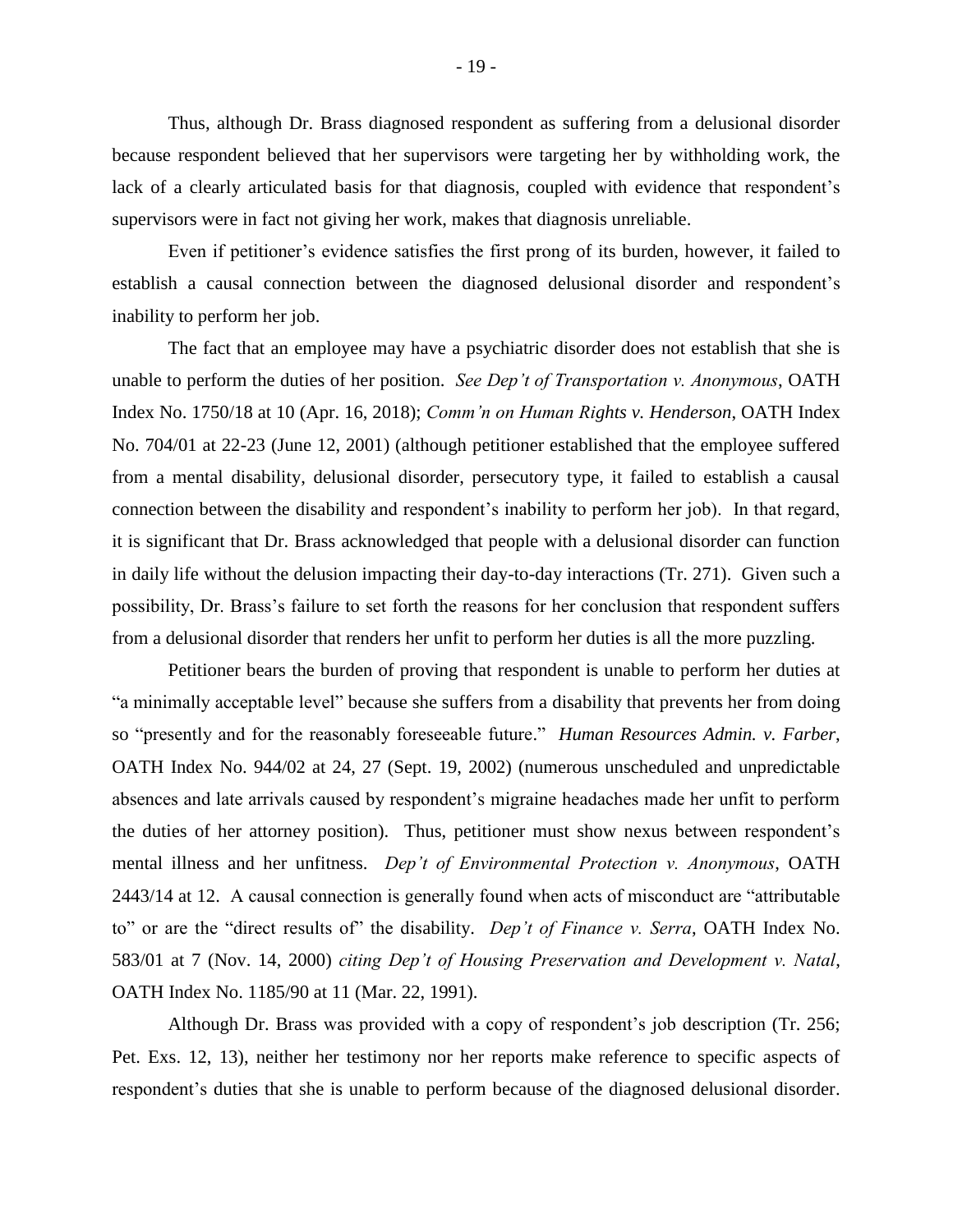This is unlike *Department of Transportation v. Anonymous*, where Judge Casey concluded that petitioner demonstrated a nexus between the employee's delusional disorder and job performance. *Dep't of Transportation v. Anonymous*, OATH Index No. 480/17 at 7-8 (Dec. 27, 2016). In that case, the evidence established that the employee's delusions, which interfered with his cognitive ability, made it difficult for him to complete assignments due to petty quibbling and questionable ability to exercise independent judgment, which is a requirement of his job as a city planner.

On the record here, although there is compelling evidence that respondent is presently unable or unwilling to perform her job, petitioner failed to establish that her poor performance is a result of the diagnosed delusional disorder.

Shmayenik testified that respondent's current functioning at her job is "absolutely not acceptable" (Tr. 130). She explained that respondent continues to leave her cubicle every eight to 10 minutes and goes to different areas on the floor and that respondent is not performing the work of a caseworker because every case she does has to be checked and corrected (Tr. 139-41). According to Jean-Louis, given the "meticulous" nature of the respondent's duties as a caseworker, which requires that the caseworkers exercise great care to investigate and analyze issues, she does not believe that respondent is capable of performing her duties (Tr. 207-08). Similarly, Pocchia testified that respondent is not presently functioning in her job (Tr. 234).

Respondent, on the other hand, testified that she is currently working on a project where she closes out cases where there is no need to withhold income from an employee, that she uses the computer to access her assigned work, that she works independently then meets with her supervisor to review her work, and that her supervisor has been satisfied with her work. According to respondent, during the workday preceding her testimony, she reviewed two cases and did a good job (Tr. 286-88, 291-93, 362-63).

The supervisors' assessment is more believable. Jean-Louis, respondent's direct supervisor, was especially persuasive. Jean-Louis gave respondent a "good" rating on her last performance evaluation in 2017 (Tr. 221-22). She seemed to harbor no animosity towards respondent and appears sympathetic to respondent's plight. She credibly described having tried to help respondent by reviewing her work and giving her feedback. Yet, even though she is assigned fewer and simpler cases, respondent continues to make mistakes and Jean-Louis has to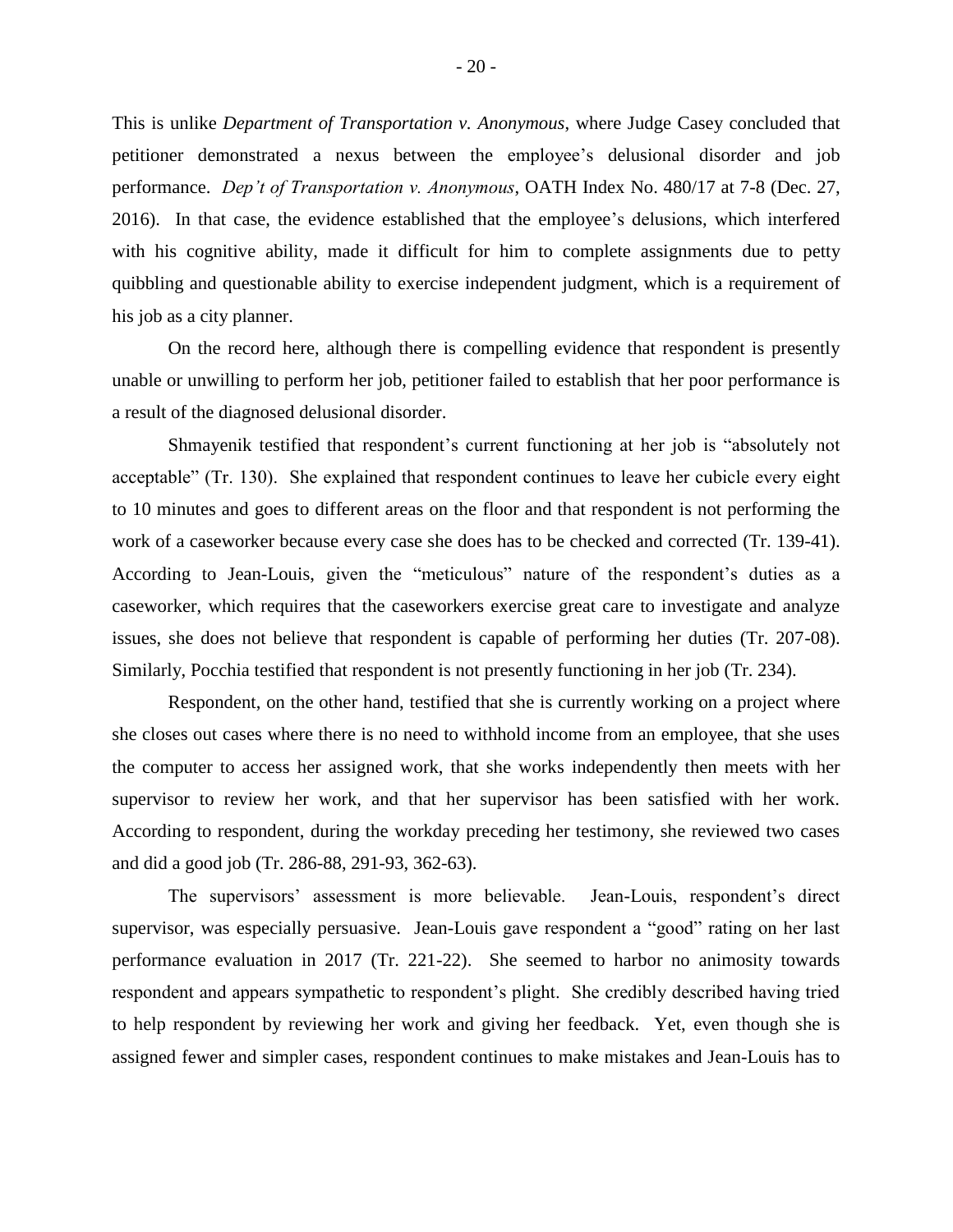correct respondent's work "almost all the time" (Tr. 197). Respondent's habit of frequently leaving her cubicle to walk around the floor has undoubtedly affected her ability to do her work.

Nonetheless, petitioner's evidence did not establish that respondent's errors in handling cases, minimal work output, and walking around the floor are the direct result of the diagnosed delusional disorder. Indeed, respondent's inability to perform her duties could be attributed to misconduct or incompetence, rather than unfitness due to a mental disability. *See Dep't of Consumer Affairs v. Yampolsky,* OATH Index No. 2269/10 at 30 (Aug. 12, 2010) (to establish misconduct the employer must show fault on the part of the employee through willful or intentional conduct; to establish incompetence, the employer must to prove that respondent is unable to meet the minimally acceptable threshold requirements of the duties of her title). There is ample evidence, for example, that respondent struggled to adapt to computerized systems and that she has found her work challenging with the advent of CMTS (Tr. 363-64), which may account for her inability to do her job.

Assessment of an employee's fitness "is not limited to 'how well an employee performs her tasks when she is present at work' . . . [a]n employee may be unfit because a disability causes her 'to have frequent violent or disruptive outbursts at work, or substantially interferes with [her] ability to interact appropriately with coworkers or supervisors.'" *Admin. for Children's Services v. Papa*, OATH 1392/07 at 10-11 (quoting *Human Resources Admin. v. Farber*, OATH 994/02 at 32; *Housing Auth. v. Caballero*, OATH 699/96 at 18).

Petitioner also highlights several incidents where it asserts that respondent caused disruption in the workplace as a basis for finding her unfit. Respondent sprayed a substance she identified as perfume at work in January and April 2018. Additionally, in October 2018 some of her coworkers detected a strong, unpleasant odor emanating from respondent. Petitioner offered no evidence to dispute respondent's explanation that the odor is her perfume. That others found respondent's choice of fragrance less than appealing is no reason to conclude that respondent is unfit. It is noteworthy that when asked about the clinical significance of respondent spraying a substance in the workplace, Dr. Brass stated that such behavior did not indicate delusion or persecutory delusion (Tr. 255-56). She noted that respondent's failure to acknowledge her conduct when asked about it shows a lack of insight and poor judgment. However, Dr. Brass did not testify, nor was there any evidence, that lack of insight and judgment in and of itself constitutes a disability.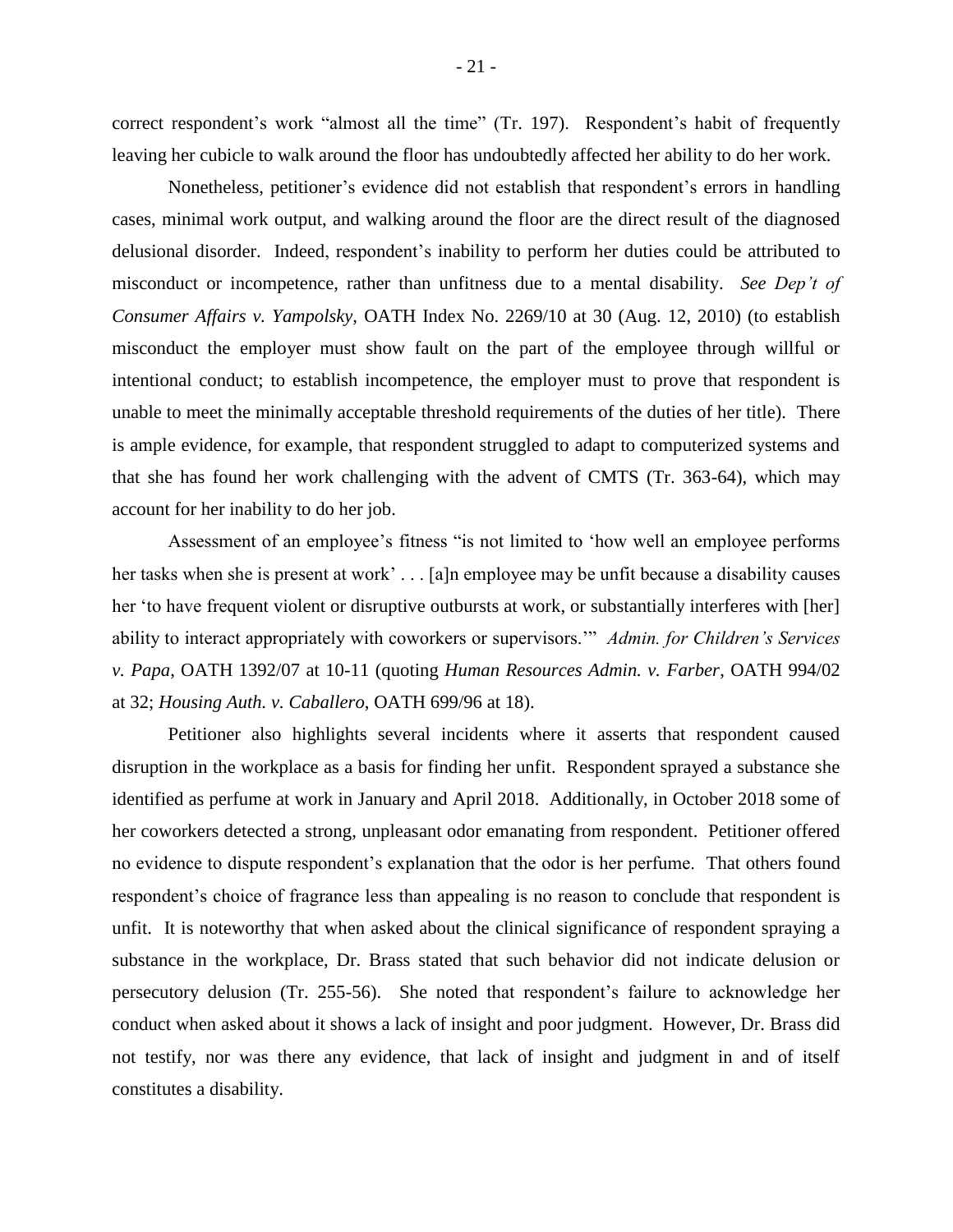Similarly, the evidence shows that on two dates April 2018, respondent sang and played her radio loud in the workplace. These limited episodes do not establish that respondent has disrupted the workplace to a degree that renders her unfit. *See Dep't of Transportation v. M.S.*, OATH Index No. 2524/17 at 17 (Feb. 2, 2018) (respondent's singing in the office, along with an isolated outburst at a meeting and a complaint about how he drove a vehicle did not establish a basis for finding him unfit).

Moreover, petitioner did not demonstrate that much of the behavior complained about, spraying a substance at the work place and loudly playing music and singing, have continued to be a feature of respondent's workday. According to Pocchia, respondent's radio playing has not been an issue since she returned to work in May 2018 after she had been placed on an involuntary emergency leave (Tr. 60-61).

As for allegations regarding respondent's lateness and absences, petitioner offered no evidence to connect them to a mental illness. *Comm'n on Human Rights v. Henderson*, OATH 704/01 at 23 (respondent's latenesses, while serious and disciplinable under Section 75 of the Civil Service Law, do not form the basis for leave under Section 72 where petitioner did not establish that they are related to respondent's disability). Finally, although petitioner established that respondent's desk is cluttered and unsightly, it failed to offer any evidence that the condition of her desk is due to a medical disability that prevents her from doing her work.

As for her demeanor at the three-day trial, respondent appeared engaged in the proceeding and remained calm throughout her testimony. She was largely responsive to the questions, although she appeared flustered on cross-examination and was reluctant to answer questions about the substance she sprayed on herself at the office and about playing music at her desk. Overall, respondent appeared alert, attentive, and even-tempered throughout the proceeding.

In sum, petitioner has failed to satisfy its burden of proving by a preponderance of the credible evidence that respondent is unfit to perform the duties of her position because of a mental disability.

#### *Pre-Hearing Suspension*

Having placed respondent on emergency leave prior to the trial, petitioner must further establish that the standard for such leave under Section 72 was met. *See Barrett v. Miller*, 179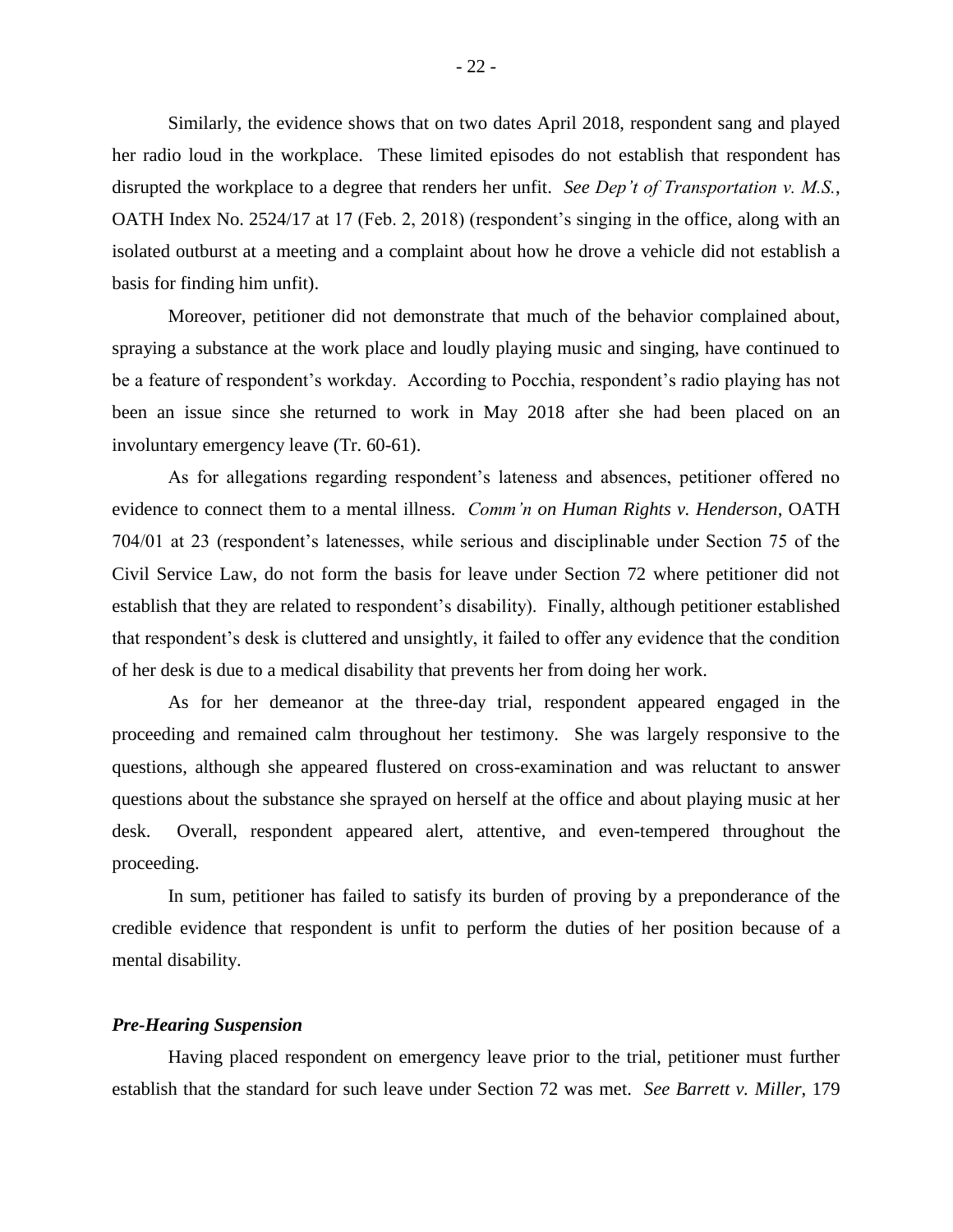Misc.2d 24 (Sup. Ct. N.Y. Co. 1998) (OATH has jurisdiction to determine the propriety of an employee's placement on pre-hearing involuntary leave). Here, the emergency leave standard was not met.

Section 72 permits involuntary leave prior to a hearing only in emergency situations where the agency has "probable cause to believe that the continued presence of the employee on the job represents a potential danger to persons or property or would severely interfere with operations." Civ. Serv. Law § 72(5). Emergency leave is an "extraordinary measure," due in part to the financial hardship to the employee because there is no limit to the length of such leave. *Teachers' Retirement System v. Barrett*, OATH Index No. 1210/99 at 3 (Sept. 22, 1999); *see also Admin. for Children's Services v. J.M.*, OATH Index No. 3350/09 at 20 (Apr. 5, 2010); *Housing Auth. v. V.M.,* OATH Index No. 1014/07 at 3 (Mar. 23, 2007).

Petitioner did not demonstrate that the agency had probable cause to believe that respondent was dangerous or that her presence in the workplace would "severely interfere with operations." In the two days preceding imposition of the involuntary leave, respondent was observed playing her radio loudly at her desk, singing aloud, having a glazed look on her face, spraying herself with a substance that some coworkers found to be noxious, and leaving her cubicle every eight to 10 minutes. Pocchia testified that the staff became "very concerned" about respondent's behavior (Tr. 23; Pet. Ex. 1). Also given as justification for the emergency leave were claims that respondent refused to review assigned cases, ignored her supervisor's instructions, and kept clutter at her desk (Pet. Ex. 1). However, such behavior is insufficient to establish that respondent posed a danger. *See Housing Auth. v. V.M.,* OATH 1014/07 at 7 ("Odd behavior and attendance problems . . . do not prove that an employee poses a 'danger' or would 'substantially interfere' with an agency's operations"); *Admin. for Children's Services v. Ogunka*, OATH Index No. 147/07 at 11-12 (Oct. 30, 2006) (bizarre, strange, and loud remarks did not establish that "extraordinary" pre-hearing suspension was necessary).

The evidence also did not demonstrate that respondent's behavior would "severely interfere" with the unit's operations. Petitioner presented no evidence that her conduct in April 2018 caused any significant disruption to the unit's functioning sufficient to warrant that she be placed on an involuntary leave.